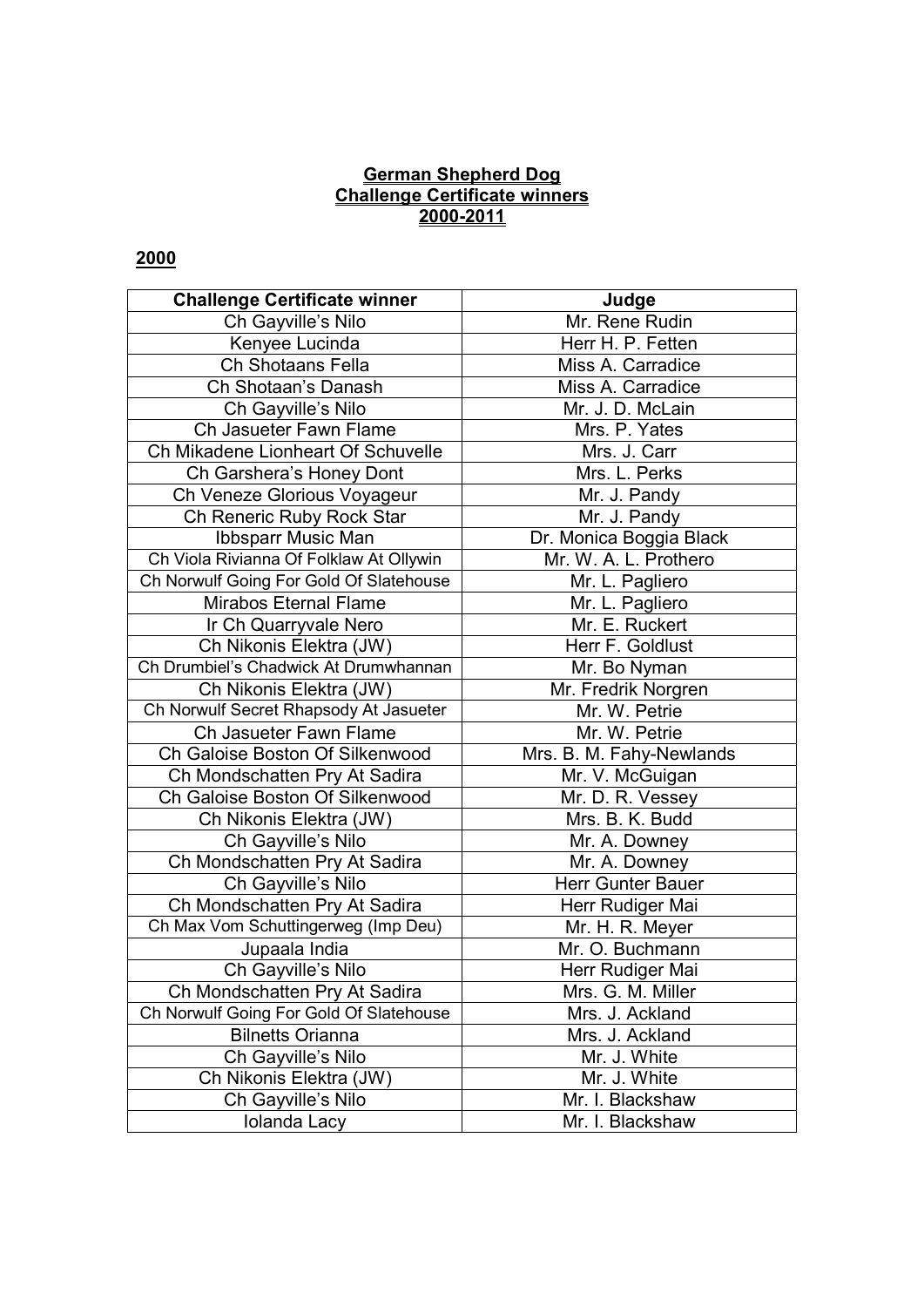| Ch Max Vom Schuttingerweg (Imp Deu)     | Mr. G. J. Gray         |
|-----------------------------------------|------------------------|
| Norwulf June Rose At Ravenways          | Mr. G. J. Gray         |
| Ch Gayville's Nilo                      | Mr. Fredrik Norgren    |
| Ch Tirgram Biene                        | Mr. L. Quoll           |
| Ch Norwulf Secret Rhapsody At Jasueter  | Mrs. L. Swigciski      |
| Ch Bilnetts Lucky Charm                 | Mrs. L. Swigciski      |
| Ch Galoise Boston Of Silkenwood         | Mr. D. A. Payne        |
| Ch Antilli Nathalie                     | Mr. D. A. Payne        |
| Ch Gayville's Nilo                      | Mr. O. Buchmann        |
| Ch Tirgram Biene                        | Mr. P. J. Bradley      |
| Ch Norwulf Going For Gold Of Slatehouse | Mrs. C. E. Coxall      |
| Bankshill Isle Of Skye                  | Mrs. C. E. Coxall      |
| <b>Blanik Alliance Of Lledfegin</b>     | Mr. Sean B. Kinsella   |
| Ch Mondschatten Pry At Sadira           | Mr. Sean B. Kinsella   |
| Ch Gayville's Nilo                      | Mr. L. P. Cook         |
| Ch Mondschatten Pry At Sadira           | Mr. T. J. Hannan       |
| Ch Bilnetts Rockafella (JW)             | Mrs. M. Rankin         |
| <b>Martinez Vaudeville Dancer</b>       | Mrs. C. O. Bampton     |
| Ch Gayville's Nilo                      | Mrs. Carol A. Sykes    |
| Ch Shotaan's Danash                     | Mrs. Carol A. Sykes    |
| Ch Norwulf Secret Rhapsody At Jasueter  | Mrs. M. M. Spavin      |
| Ch Jasueter Fawn Flame                  | Mrs. M. M. Spavin      |
| Ch Bilnetts Rockafella (JW)             | Mr. W. Bedford         |
| Ch Jasueter Fawn Flame                  | Mr. W. Bedford         |
| Ch Markoy Eiko At Jemness               | Mr. T. Howson          |
| Ch Darrway Kim                          | Mr. Karl-Heinz Zygadto |
| Ch Norwulf Secret Rhapsody At Jasueter  | Mr. P. Swigciski       |
| Ch Jasueter Fawn Flame                  | Mr. P. Swigciski       |
| Ch Galoise Boston Of Silkenwood         | Mrs. J. Hall           |
| Ch Mondschatten Pry At Sadira           | Mrs. J. Hall           |
| Ch Gayville's Nilo                      | Mr. D. Wilson          |
| Ch Mondschatten Pry At Sadira           | Mr. D. R. Vessey       |

| <b>Challenge Certificate winner</b> | Judge                   |
|-------------------------------------|-------------------------|
| Norwulf Kimbo (JW)                  | Mr. W. A. Jackson       |
| Veneze Heavenly Hebe                | Mr. W. A. Jackson       |
| Ch Max Vom Schuttingerweg (Imp Deu) | Mrs. E. Margaret Barron |
| Ch Danalas Lolita                   | Mrs. E. Margaret Barron |
| Ch Max Vom Schuttingerweg (Imp Deu) | Miss T. Wall            |
| Ch Tramella's Puzzle                | Miss T. Wall            |
| Ch Velindre King Louis              | Mrs. P. Yates           |
| Corjon Pollyanna                    | Mr. T. Stanbra          |
| Ch Gayville's Nilo                  | Mr. Dennis Bibby        |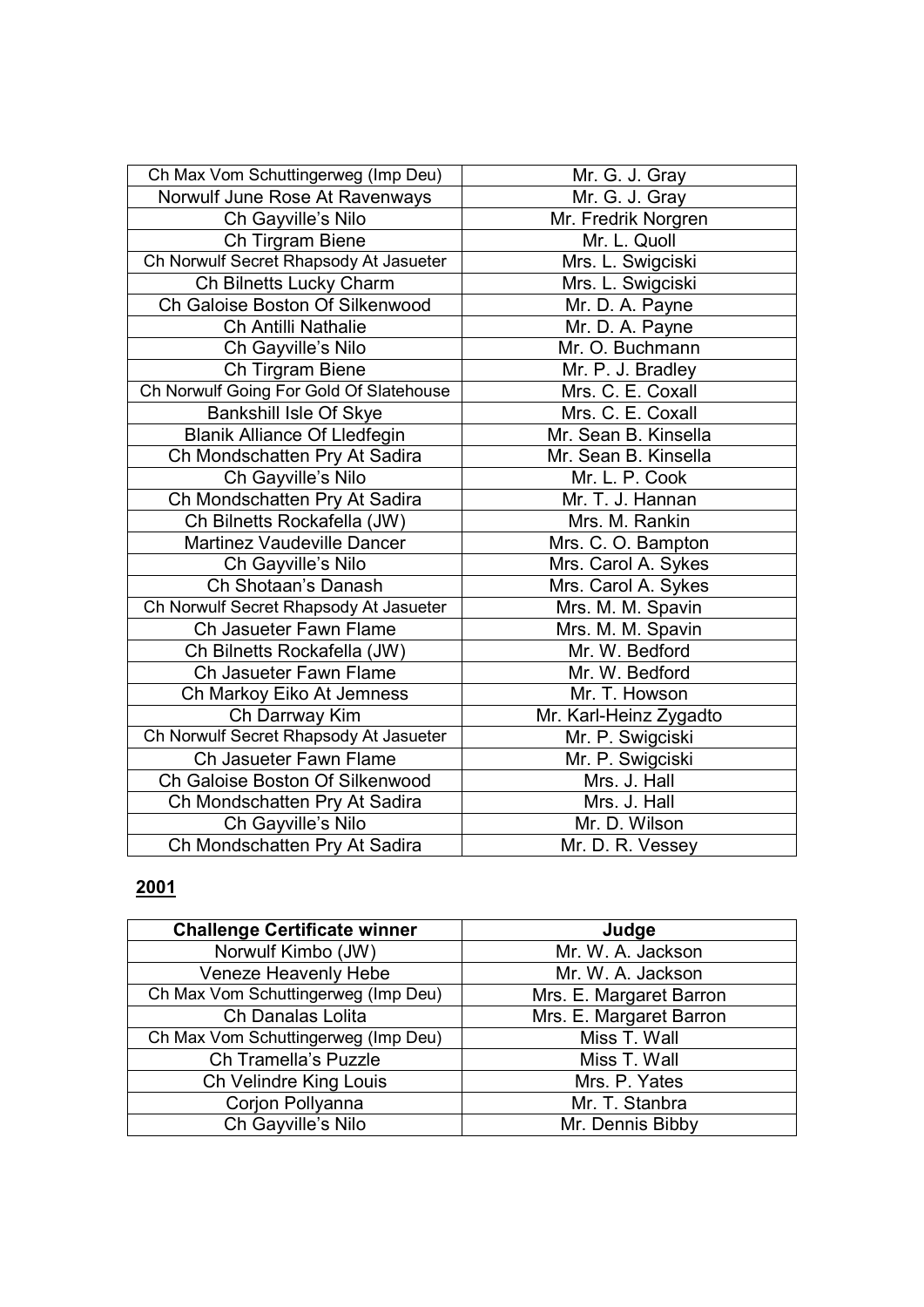| Ch Mondschatten Pry At Sadira           | Mr. Dennis Bibby              |
|-----------------------------------------|-------------------------------|
| Stranmillis Dax Voyager                 | Mr. John Carter               |
| Ch Danalas Lolita                       | The Late Mr. R. S. French     |
| <b>Ch Amondahl Nexus</b>                | Mr. H. T. Lehtinen            |
| Ch Darrway Kim                          | Mr. H. T. Lehtinen            |
| Ch Gayville's Nilo                      | Mrs. J. M. E. Crawford-Manton |
| Willowdale Emme At Samstag              | Mr. Imran Husain              |
| Ch Markoy Eiko At Jemness               | Mrs. I. Anderson              |
| Palme Vom Ruscheneck (Imp Deu)          | Mr. P. Rattigan               |
| Ch Bilnetts Rockafella (JW)             | Mrs. Carol L. Abell           |
| Ch Lindella's The Rose                  | Mrs. Carol L. Abell           |
| Ch Gayville's Nilo                      | Mr. K. S. Wilberg             |
| Nordau Nixi                             | Mr. K. S. Wilberg             |
| Ch Gayville's Nilo                      | Mr. Stephen W. Hall           |
| Iolanda Sorrina                         | Mr. Stephen W. Hall           |
| Ch Norwulf Going For Gold Of Slatehouse | Miss M. A. Baldwin            |
| Ch Norwulf June Rose At Ravenways       | Miss M. A. Baldwin            |
| Ch Norwulf Secret Rhapsody At Jasueter  | Mr. T. Frank Crossley         |
| Ch Norwulf June Rose At Ravenways       | Mr. T. Frank Crossley         |
| Ch Galoise Boston Of Silkenwood         | Mr. D. G. Middleton           |
| Kenyee Lucinda                          | Mr. D. Wilson                 |
| Marvid King Of Diamonds                 | Miss C. Thomas                |
| Ch Bilnetts Lucky Charm                 | Miss C. Thomas                |
| Ch Gayville's Nilo                      | Mr. B. H. Wootton             |
| Amulree Kelly At Chiara                 | Mr. B. H. Wootton             |
| Bredell's Wishful Thinking At Jantra    | Miss J. M. Lanning J P        |
| Maleeze Golden Girl At Nellinka         | Miss J. M. Lanning J P        |
| <b>Ch Conadrew Tosca</b>                | Mr. David C. Bowen            |
| Ch Mondschatten Pry At Sadira           | Mrs. G. Rambridge             |
| Ch Belg Ch Uri Vom Amulree              | Mr. T. Lugbauer               |
| Ch Shotaan's Danash                     | Mr. Rene Rudin                |
| Jasueter Green Man At Salvest           | Mrs. G. French-Forsyth        |
| Ch Lindella's The Rose                  | Mrs. R. Somerfield            |
| Ch Alexbria Vincent At Mascani          | Mrs. B. K. Budd               |
| Ch Lararth Ayesha                       | Mrs. B. K. Budd               |
| Orno Vom Ohlenkopf (Imp)                | Mrs. A. Arch                  |
| Winderhaus Fritzi                       | Mrs. A. Arch                  |
| Ch Velindre King Louis                  | Mrs. Anne C. Hutchison        |
| Ch Lindella's Love Me Do At Slatehouse  | Mrs. Anne C. Hutchison        |
| <b>Ch Amondahl Nexus</b>                | Mrs. Diana M. Sterling        |
| Jasueter Fawn Fern                      | Mr. K. Hoyland                |
| <b>Edenhope Dannie</b>                  | Mr. A. Miller                 |
| Shotaan Ratta                           | Mr. A. Miller                 |
| Ch Alexbria Vincent At Mascani          | Mr. R. Dierendonck            |
| Kenmillen Kate Of Kurtridge             | Mr. H. Buss                   |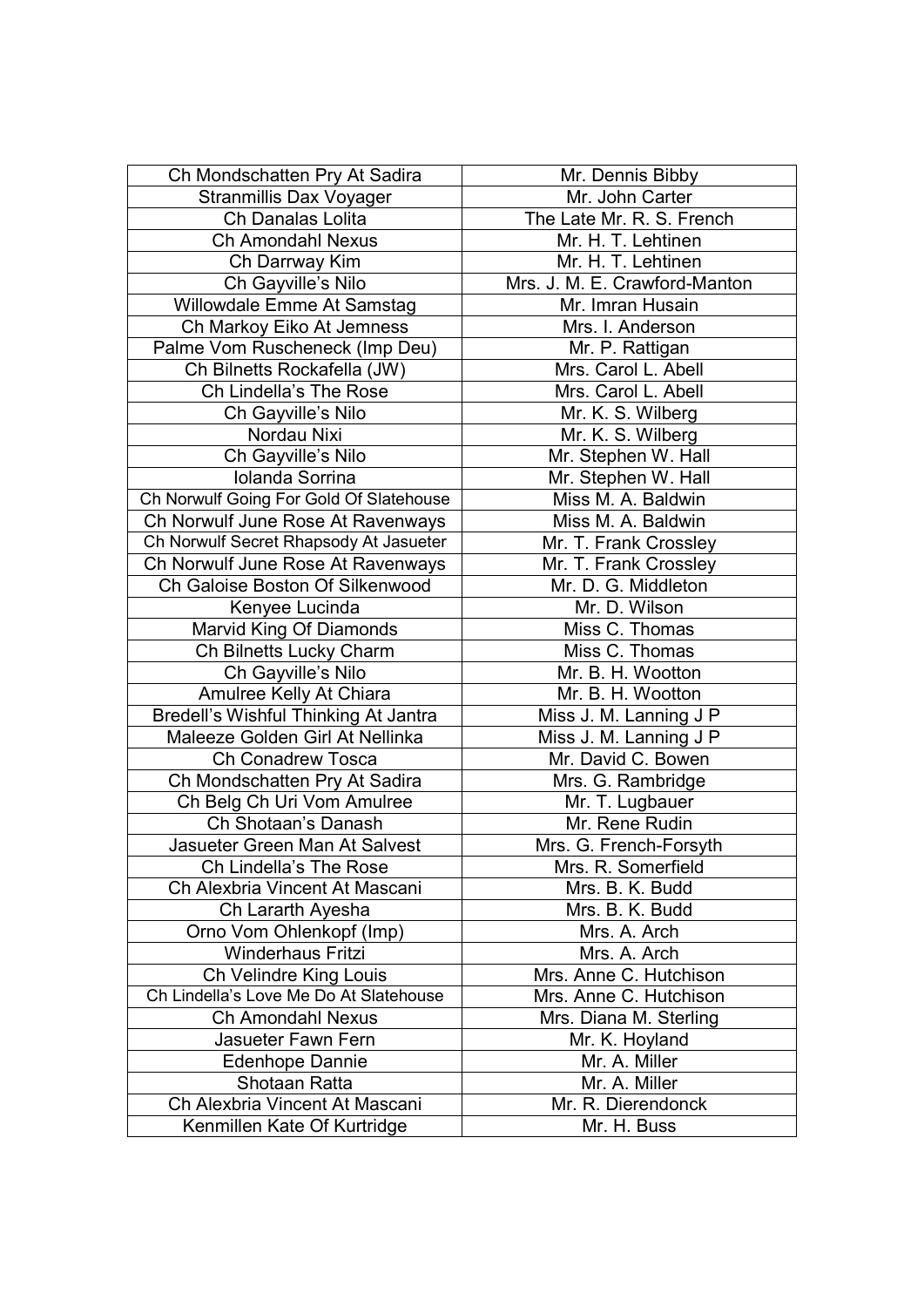| Ch Gayville's Nilo                 | Mr. E. Orschler     |
|------------------------------------|---------------------|
| Ch Mondschatten Pry At Sadira      | Mr. E. Orschler     |
| Ch Gayville's Nilo                 | Mr. D. A. Payne     |
| Ch Lararth Ayesha                  | Mr. T. Howson       |
| <b>Edenhope Dannie</b>             | Mr. Neil A. Murray  |
| Ch Detrah Fantasia                 | Mr. Neil A. Murray  |
| Ch Mikadene Lionheart Of Schuvelle | Mr. J. Norman       |
| Ch Mondschatten Pry At Sadira      | Mr. Joe Kirk        |
| Ch Belg Ch Uri Vom Amulree         | Mrs. Helen A. Bibby |
| Ch Lararth Ayesha                  | Mr. John D. Ward    |
| Ch Rafaye Igel From Shotaan        | Herr H. P. Fetten   |
| Ch Mondschatten Pry At Sadira      | Herr F. Goldlust    |

| <b>Challenge Certificate winner</b>   | Judge                       |
|---------------------------------------|-----------------------------|
| Ch Belg Ch Uri Vom Amulree            | Mr. Wayne Vessey            |
| Jonimay Chelsea At Broadash           | Herr Hans Ludger Goke       |
| Ch Gayville's Nilo                    | Mr. J. Lester               |
| Ch Shotaan Ratta                      | Mr. J. Lester               |
| Ch Belg Ch Uri Vom Amulree            | Mr. A. M. Winfrow           |
| Jonimay Chelsea At Broadash           | Mr. A. M. Winfrow           |
| Dedalus Karpathius                    | Mr. H. De Zutter            |
| Sezana Von Der Kahler Heide (Imp Deu) | Mr. David C. Bowen          |
| Ch Amondahl Nexus                     | Mr. R. Kinsey               |
| Ch Tramella's Puzzle                  | Mr. R. Kinsey               |
| Ch Overend Commander At Lorrianford   | Mr. W. Petrie               |
| Bankshill Isle Of Skye                | Mr. W. Petrie               |
| Kovayas Valium                        | Mr. F. Sanderson            |
| Jonimay Chelsea At Broadash           | Mr. F. Sanderson            |
| Ch Alexbria Vincent At Mascani        | Mr. T. J. Hannan            |
| Ch Darrway Kim                        | Mr. D. Bisset               |
| Ch Lindella's Good As Gold            | Mr. E. Somerfield           |
| Veneze Heavenly Hebe                  | Mr. E. Somerfield           |
| Ch Rafaye Igel From Shotaan           | Mrs. T. Sammee Hunter       |
| Ch Conadrew Bianka                    | Herr H. Knabe               |
| Ch Conadrew Tosca                     | Mr. Gavin T. Black          |
| Ch Finte Vom Hawelkaweg (Imp Deu)     | Mrs. Carol A. Black         |
| <b>Conadrew Barry</b>                 | Miss Carol Marsden          |
| Ch Darrway Kim                        | Miss Carol Marsden          |
| <b>Carakris Nero</b>                  | Herr Rudiger Mai            |
| Ch Darrway Kim                        | <b>Herr Gunter Bauer</b>    |
| Ch Ardenburg Putz                     | Herr H. Henrici             |
| Sezana Von Der Kahler Heide (Imp Deu) | <b>Herr Wilhelm Euscher</b> |
| Ch Max Vom Schuttingerweg (Imp Deu)   | Mr. M. Robinson             |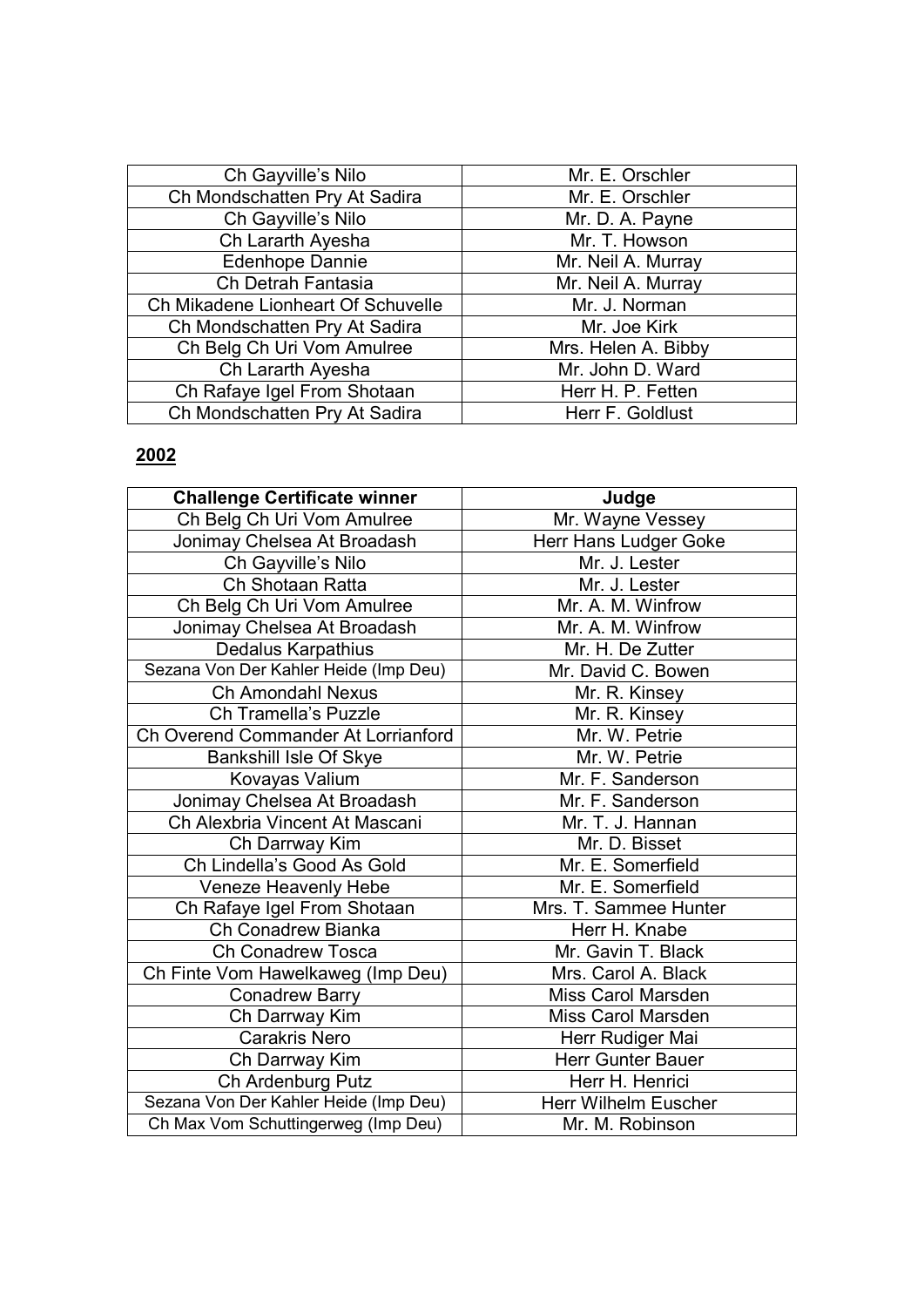| Ch Tramella Tanni                       | Mrs. G. French-Forsyth   |
|-----------------------------------------|--------------------------|
| Jasueter Dark Kazper                    | Mr. W. Bedford           |
| Jasueter Fawn Fern                      | Mr. W. Bedford           |
| Ch Carozand Enzo (JW)                   | Mr. P. J. Bradley        |
| Amulree Kelly At Chiara                 | Mr. P. J. Bradley        |
| Ch Max Vom Schuttingerweg (Imp Deu)     | Mr. T. Stanbra           |
| Ch Tramella's Puzzle                    | Mr. T. Stanbra           |
| Ch Lindella's Good As Gold              | Mr. P. Swigciski         |
| Ch Danalas Lolita                       | Mr. P. Swigciski         |
| Ch Veneze Glorious Voyageur             | Miss G. Ash              |
| Ch Lindella's Love Me Do At Slatehouse  | Miss G. Ash              |
| <b>Wasko Vom Aducht</b>                 | Mrs. J. Swan             |
| Ch Conadrew Bianka                      | Herr Erich Bosl          |
| Gayville's Kato                         | Mr. L. Quoll             |
| Ch Shotaan Ratta                        | Mrs. Jill M. Miller      |
| Ch Velindre King Louis                  | Mr. G. J. Gray           |
| Tramella Tanni                          | Mr. G. J. Gray           |
| Ch Ardenburg Putz                       | Mrs. A. G. Elliott       |
| Ch Finte Vom Hawelkaweg (Imp Deu)       | Mrs. A. G. Elliott       |
| Ch Lindella's Good As Gold              | Mrs. B. Banbury          |
| Ch Garshera's Honey Dont                | Mrs. B. Banbury          |
| Ch Lindella's Good As Gold              | Mr. K. Hoyland           |
| Ch Lindella's Love Me Do At Slatehouse  | Mr. J. Parody            |
| Ch Carozand Enzo (JW)                   | Mrs. Sue McNulty         |
| Ch Darrway Kim                          | Mrs. Sue McNulty         |
| Ch Conadrew Tosca                       | Mrs. N. G. Farley        |
| Ch Darrway Kim                          | Mr. F. Campbell          |
| Ch Bilnetts Rockafella (JW)             | Mrs. Jenny M. Miller     |
| Ch Viola Rivianna Of Folklaw At Ollywin | Mrs. Jenny M. Miller     |
| Ch Overend Commander At Lorrianford     | Mrs. Marion M. Spavin    |
| Belezra Zapp                            | Mrs. Carol Eastwood      |
| Ch Darrway Kim                          | Mrs. B. M. Fahy-Newlands |
| Ch Gayville's Kato                      | Mrs. Kathy A. George     |
| Ch Conadrew Gabaella                    | Mr. John Porter Hugo     |
| Amondahl Oberon At Avinja's             | Mr. J. Summerhill        |
| Gayville's Italia                       | Mr. J. Summerhill        |
| Ch Markoy Eiko At Jemness               | Mrs. Carol A. Sykes      |
| Ch Nikonis Elektra (JW)                 | Mr. L. P. Cook           |
| Ch Carozand Enzo (JW)                   | Mr. J. Young             |
| Ch Cedarmark's Jemma                    | Mr. J. Young             |

| <b>Challenge Certificate winner</b> | Judge             |
|-------------------------------------|-------------------|
| Ch Gayville's Kato                  | Mrs. G. Rambridge |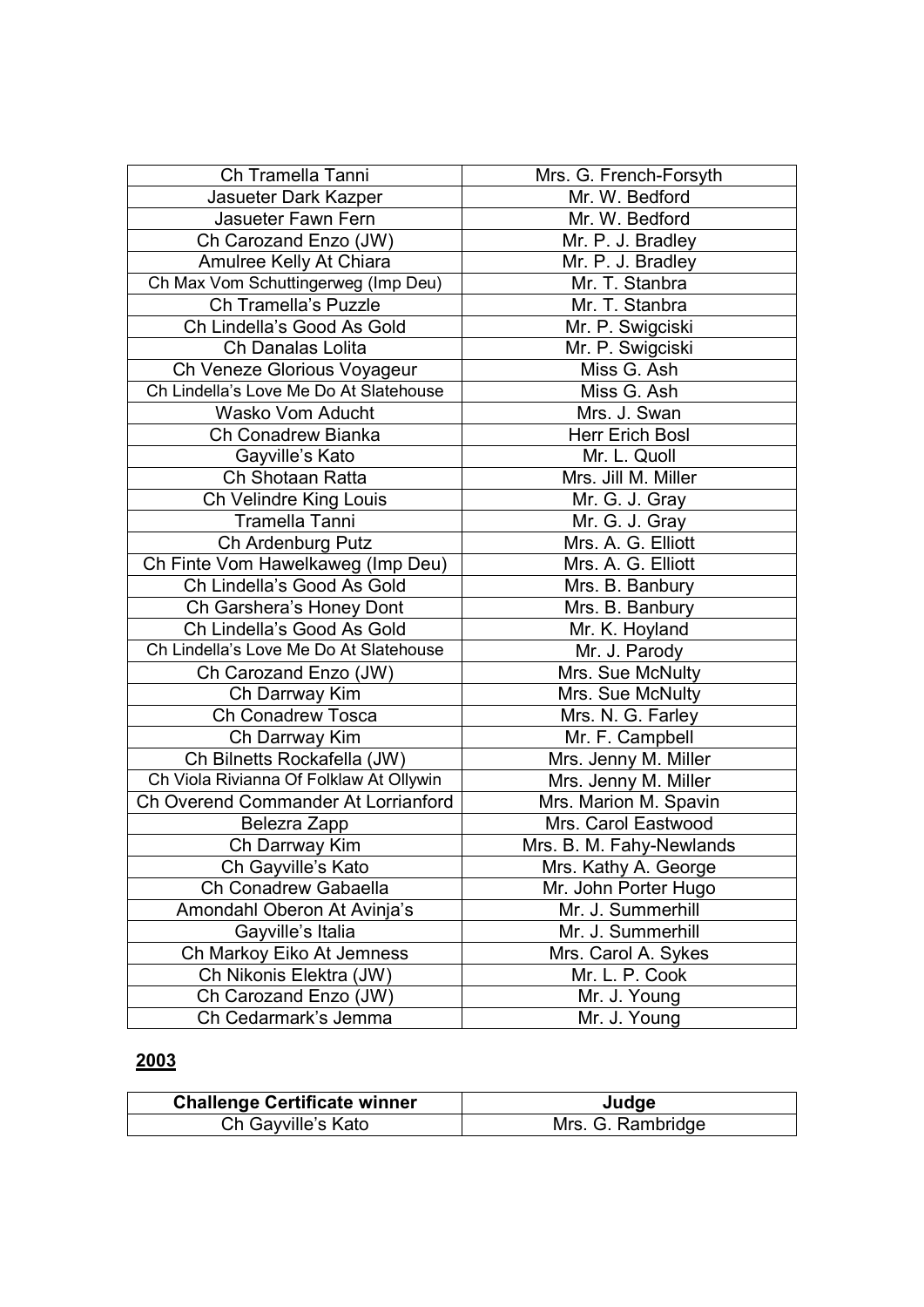| Ch Shotaan Ratta                    | Mrs. G. Rambridge             |
|-------------------------------------|-------------------------------|
| Ch Carozand Enzo (JW)               | Miss P. Wills                 |
| Ch Conadrew Bianka                  | Miss P. Wills                 |
| Ch Lararth Houdini                  | Mrs. J. M. E. Crawford-Manton |
| Ch Inge Vom Messina (Imp Deu)       | Mrs. J. M. E. Crawford-Manton |
| Ch Bilnetts Rockafella (JW)         | Mrs. C. O. Bampton            |
| Ch Danalas Nikita (JW)              | Mrs. Nora Cassells            |
| <b>Grinsdales Macshane</b>          | Mr. Roy Brandon               |
| Marvid Mariah At Lakesdrift         | Mr. Roy Brandon               |
| Ch Gayville's Kato                  | Mr. Heinz Scheerer            |
| Ch Lararth Odyssey                  | Mr. L. Quoll                  |
| Norwulf Kimbo (JW)                  | Mrs. J. Charteris             |
| Ch Fayrelander Ionie                | Miss M. Williams              |
| Ch Rafaye Izzac Of Brytwyn          | Ms. J. C. Matthews-Griffith   |
| Ch Goldryn Ingot Von Shotaan        | Ms. J. C. Matthews-Griffith   |
| Ch Carozand Enzo (JW)               | Mr. John D. Ward              |
| Ch Inge Vom Messina (Imp Deu)       | Mr. John D. Ward              |
| Ch Alexbria Vincent At Mascani      | Mrs. Melanie L. Groth         |
| Ch Cedarmark's Jemma                | Madame Andree Gigot-Barais    |
| Ch Lararth Houdini                  | Mrs. A. Arch                  |
| Antilli Tigra                       | Mrs. A. Arch                  |
| Ch Lararth Houdini                  | Herr Franz-Peter Knaul        |
| <b>Ch Conbhairean Alexis</b>        | Mr. R. Dierendonck            |
| <b>Bilnetts Our Man Flint</b>       | Miss J. M. Lanning J P        |
| Ch Forgedoak Calendar Girl          | Miss J. M. Lanning J P        |
| Ch Gayville's Kato                  | Mr. D. Bisset                 |
| Gayville's Italia                   | Mr. D. Bisset                 |
| Ch Rafaye Izzac Of Brytwyn          | Mrs. L. Hannan                |
| Gayville's Italia                   | Mrs. L. Hannan                |
| Ch Overend Commander At Lorrianford | Mrs. J. Carr                  |
| Caranian Raindrop                   | Mrs. J. Carr                  |
| Ch Elan V.D. Herderskring (Imp Nld) | Mr. A. Downey                 |
| Ch Yera Vom Fiemerick (Imp Deu)     | Mr. Stephen Cox               |
| <b>Iolanda Monti Of Rushmere</b>    | Mr. W. A. Jackson             |
| Ch Forgedoak Calendar Girl          | Mr. W. A. Jackson             |
| Ch Bilnetts Rockafella (JW)         | Mr. John Carter               |
| Ch Forgedoak Calendar Girl          | Mr. John Carter               |
| Ch Lararth Houdini                  | Mr. E. Broadhurst             |
| Ch Cedarmark's Jemma                | Mr. E. Broadhurst             |
| Ch Jonimay Yuri                     | Mr. A. Woerner                |
| Ch Korzwin Yazzi                    | Mr. C. Blackbourne O.B.E.     |
| Ch Rafaye Izzac Of Brytwyn          | Mr. K. S. Wilberg             |
| Ch Detrah Fantasia                  | Mr. K. S. Wilberg             |
| Ch Elan V.D. Herderskring (Imp Nld) | Herr F. Goldlust              |
| Ch Boses True Rose                  | Herr F. Goldlust              |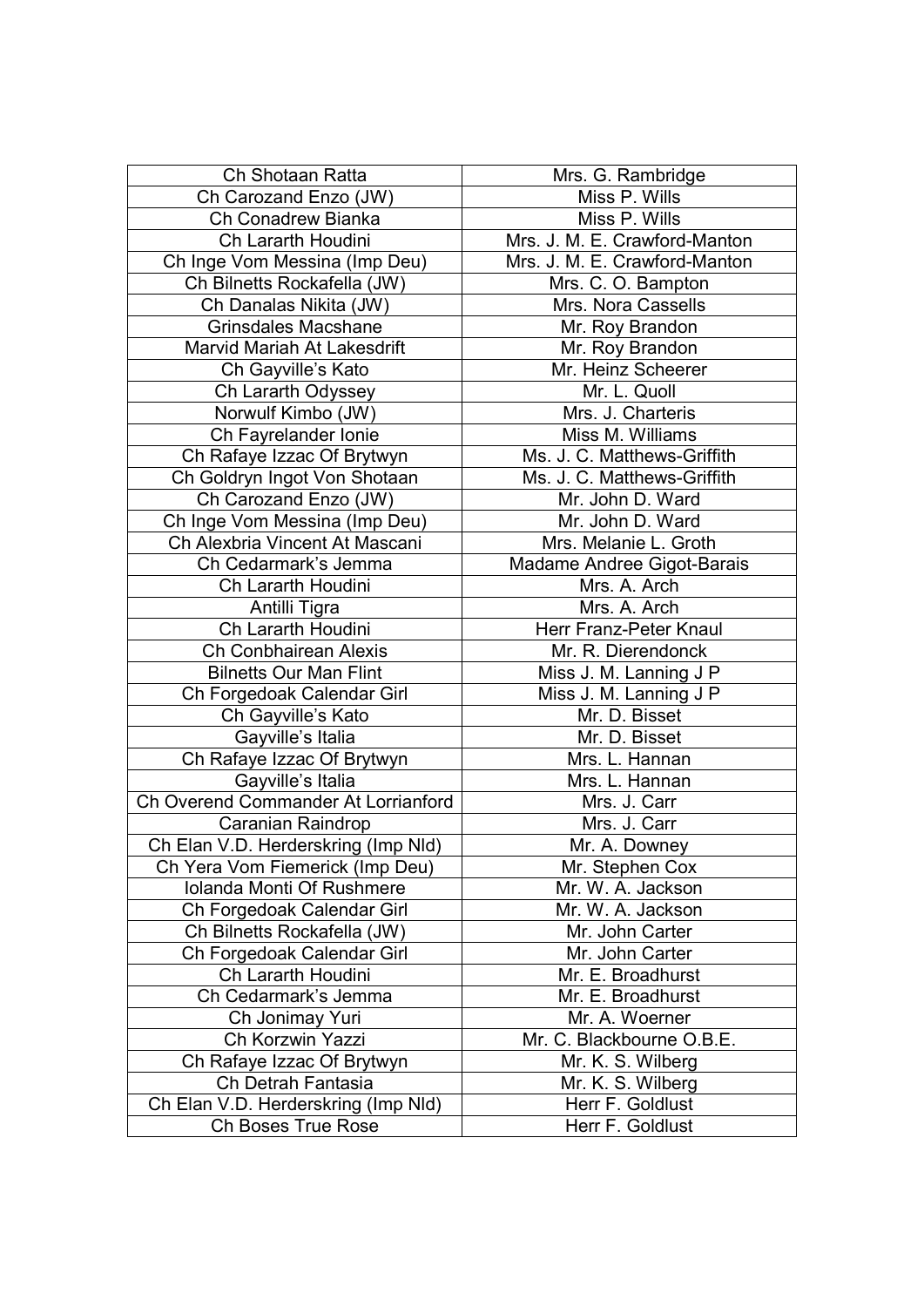| Ch Elan V.D. Herderskring (Imp Nld) | Mr. Jan Reidar Knudsen |
|-------------------------------------|------------------------|
| Ch Yera Vom Fiemerick (Imp Deu)     | Mr. John G. Torsvik    |
| Ch Elan V.D. Herderskring (Imp Nld) | Mr. John W. Robinson   |
| Ch Inge Vom Messina (Imp Deu)       | Mr. John W. Robinson   |
| Neerlaw's Secret Edition Of Hundark | Mr. B. H. Wootton      |
| Ch Inge Vom Messina (Imp Deu)       | Mr. B. H. Wootton      |
| Ch Fayrelander Maverick             | Mrs. C. E. Coxall      |
| Ch Jasueter Fawn Flame              | Mrs. C. E. Coxall      |
| Somerley Gilt Edge                  | Mr. W. A. L. Prothero  |
| Penwoods Feels Like Gold            | Mr. W. A. L. Prothero  |
| Ch Lindella's Good As Gold          | Mrs R. Somerfield      |
| Lindella's Twist Again              | Mr. E. Somerfield      |
| Wind Vom Bierstadter Hof            | Mr. A. Miller          |
| Ch Goldryn Ingot Von Shotaan        | Herr Rudiger Mai       |
| Ch Lararth Houdini                  | Ms. Mo Lakin           |
| <b>Ch Conbhairean Alexis</b>        | Ms. Mo Lakin           |
| Ch Videx Varus                      | Mr. J. Summerhill      |
| Ch Goldryn Ingot Von Shotaan        | Mr. A. M. Winfrow      |
| Ch Lararth Houdini                  | Mr. D. R. Vessey       |
| Ch Conbhairean Alexis               | Mr. D. R. Vessey       |
| <b>Ollywin The Hustler</b>          | Mrs. Nora Cassells     |
| Ch Danalas Nikita (JW)              | Mrs. L. Swigciski      |
| Ch Belg Ch Uri Vom Amulree          | Mr. Ryan D. Rambridge  |
| Ch Kenyee Lucinda                   | Mrs. B. K. Budd        |

| <b>Challenge Certificate winner</b>    | Judge                         |
|----------------------------------------|-------------------------------|
| Ch Jonimay Yuri                        | Miss T. Wall                  |
| Ch Tramella Tanni                      | Miss T. Wall                  |
| Ch Lararth Houdini                     | Mrs. Patricia A. G. McCulloch |
| Ch Goldryn Ingot Von Shotaan           | Mr. David P. Watkins          |
| Astana Santo At Sorento                | Mr. Ian Blackshaw             |
| Ch Lindella's Love Me Do At Slatehouse | Mr. Ian Blackshaw             |
| Ch Lararth Houdini                     | Mrs. B. M. Fahy-Newlands      |
| Ch Yera Vom Fiemerick (Imp Deu)        | Mr. Wayne Vessey              |
| Ch Lararth Houdini                     | Mr. Danny Wilson              |
| Ch Yera Vom Fiemerick (Imp Deu)        | Dr. Luis Soldevilla           |
| Gemsheen Jordan                        | Mrs. Shirley A. Jackson       |
| Ch Fayrelander Ionie                   | Mrs. Shirley A. Jackson       |
| Ch Jonimay Yuri                        | Mr. R. Kinsey                 |
| <b>Conadrew Ionie Of Rushmere</b>      | Mr. R. Kinsey                 |
| Sandhouse Warrior                      | Mr. W. Petrie                 |
| Moorsvale Cuddles And Kisses           | Mr. W. Petrie                 |
| Ch Rafaye Izzac Of Brytwyn             | Mr. Stephen J. Foran          |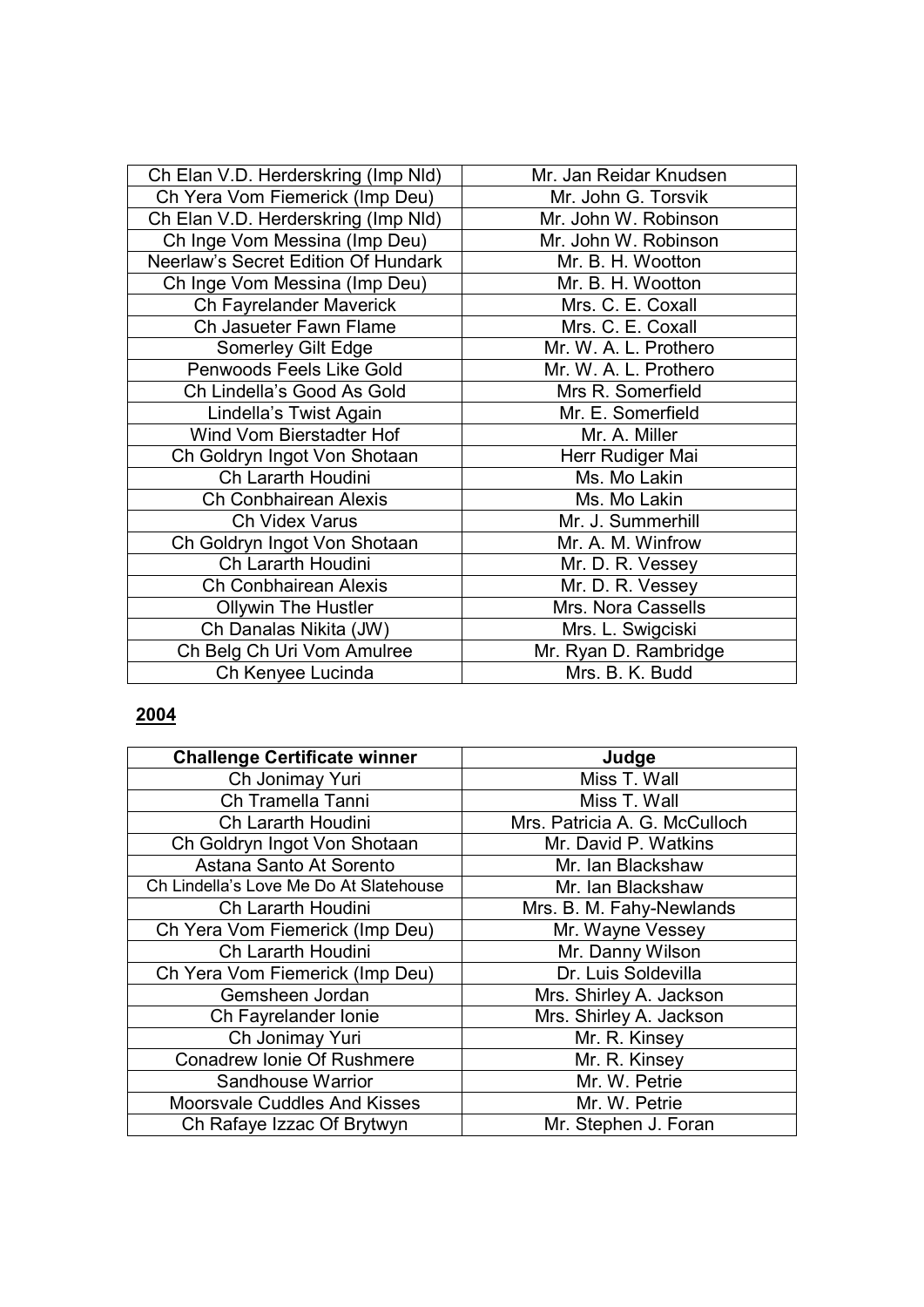| <b>Ch Conbhairean Alexis</b>               | Mr. Stephen J. Foran          |
|--------------------------------------------|-------------------------------|
| Tolberg Ambassador At Geeswood             | Mr. C. Blackbourne O.B.E.     |
| Ch Dotty Vom Bierstadter Hof (Imp Deu)     | <b>Herr Peter Messler</b>     |
| Ch Videx Varus                             | Madame Andree Gigot-Barais    |
| Ch Conadrew Bianka                         | Mr. Frikke J. Van Kraayenburg |
| Ch Lararth Houdini                         | Mr. Dennis Bibby              |
| Ch Shotaan Tsana                           | Mr. Dennis Bibby              |
| Ch Fayrelander Maverick                    | Mr. E. Somerfield             |
| Ch Tessgerin Clever Clover                 | Mrs. R. Somerfield            |
| <b>Videx Omar At Devat</b>                 | <b>Herr Richard Brauch</b>    |
| Ch Korzwin Yazzi                           | Mrs. Joan Hall                |
| Fouranfass Gatso At Kiplyn                 | Mr. G. J. Gray                |
| Milljohn Who's That Girl At Jotann         | Mr. G. J. Gray                |
| Ch Benny Von Der Roten Matter (Imp Deu)    | Mrs. N. G. Farley             |
| Ch Conadrew Gabaella                       | Mrs. N. G. Farley             |
| Ch Jonimay Yuri                            | Mrs T. Jermey                 |
| Ch Shotaan Tsana                           | Mrs T. Jermey                 |
| Ch Starhope's Chivalry                     | Dr. Luis Soldevilla           |
| Ch Yera Vom Fiemerick (Imp Deu)            | Mr. William E. Thomas         |
| Ch Benny Von Der Roten Matter (Imp Deu)    | Mr. David Hall                |
| Ch Conadrew Bianka                         | Herr Hans Ludger Goke         |
| Ch Danalas Nomad (ShCM)                    | Mrs. Jenny M. Miller          |
| Merjeedi National Velvet Of Nolmacdon (JW) | Mrs. Jenny M. Miller          |
| Ch Starhope's Chivalry                     | Mr. Terry J. Hannan           |
| Ch Mon Toya At Romainville                 | Mr. Terry J. Hannan           |
| Linsdown Utah Of Nomalcon (JW) (ShCM)      | Mrs. C. E. Cartledge          |
| Ch Jasueter Ivory Lace At Zakasia          | Mrs. C. E. Cartledge          |
| <b>Bilnetts Our Man Flint</b>              | Mr. W. Bedford                |
| Schuvelle Sundancer                        | Mr. W. Bedford                |
| Ch Benny Von Der Roten Matter (Imp Deu)    | Mrs. Joan Hall                |
| Ch Yera Vom Fiemerick (Imp Deu)            | Mr. David Hall                |
| Ch Starhope's Chivalry                     | Mrs. Joan Berry               |
| Ch Korzwin Yazzi                           | Mrs. B. M. Fahy-Newlands      |
| Ch Jasueter Krimson Xaus                   | Mrs. M. J. Crispin            |
| Ch Fayrelander Ionie                       | Mr. J. Parody                 |
| Ch Lararth Houdini                         | Mr. T. Stanbra                |
| Ch Conadrew Gabaella                       | Mr. T. Stanbra                |
| Ch Drumwhannan Zidan                       | Mr. David C. Bowen            |
| Ch Mon Toya At Romainville                 | Mr. David C. Bowen            |
| Ch Jasueter Krimson Xaus                   | Mrs. M. J. Purnell-Carpenter  |
| Ch Finte Vom Hawelkaweg (Imp Deu)          | Mrs. M. J. Purnell-Carpenter  |
| Ch Mark Od Gim-A (Imp Hrv)                 | Mr. M. Robinson               |
| Ch Shotaan Tsana                           | Mr. M. Robinson               |
| Che Vom Ochsentor (Imp Deu)                | Mrs. Judith Knox              |
| Ch Boses True Rose                         | Mrs. Judith Knox              |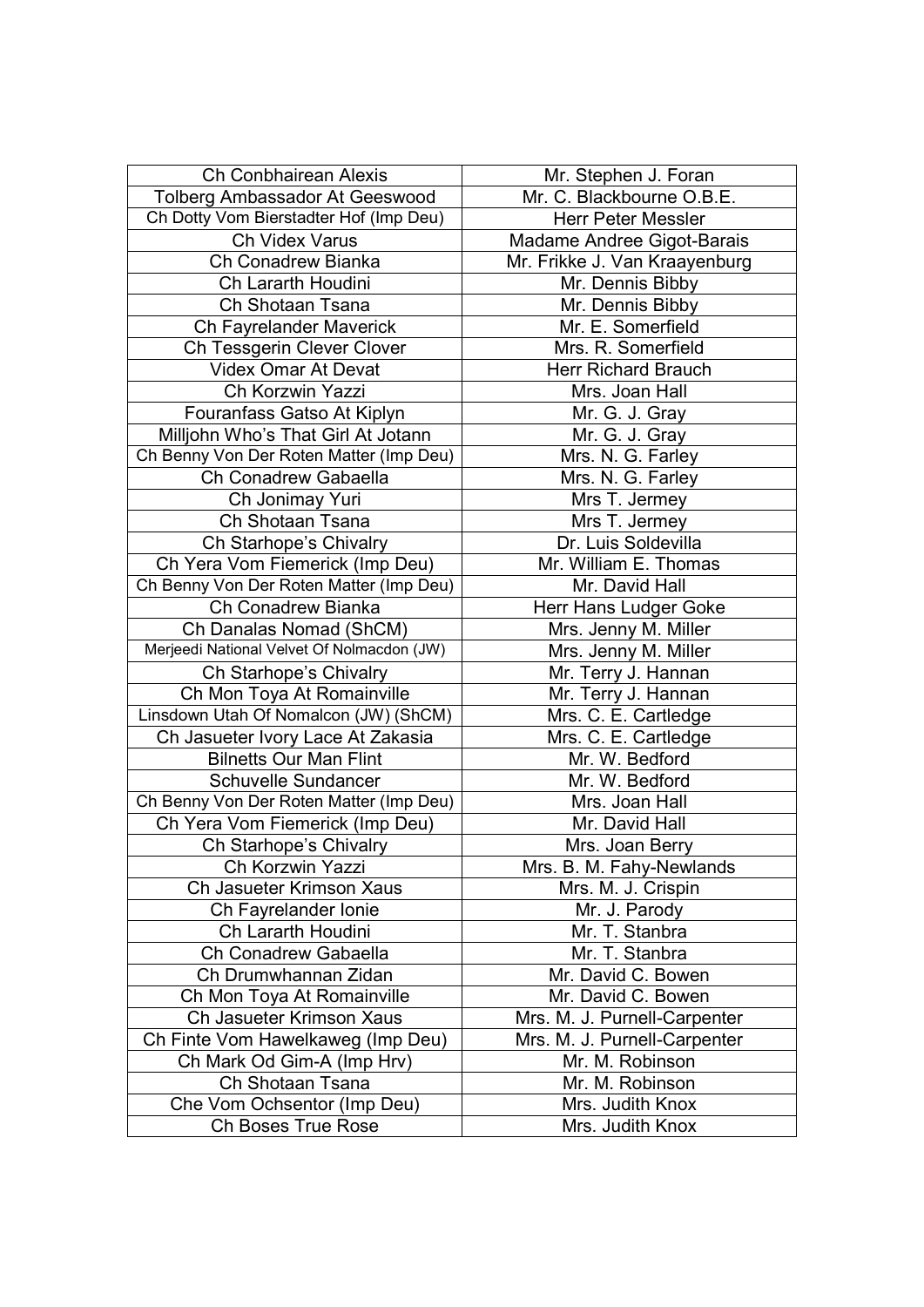| Ch Starhope's Chivalry | Mrs. L. Hannan        |
|------------------------|-----------------------|
| Ch Gayville's Italia   | Mr. T. D. Syers       |
| Ch Lararth Houdini     | Mrs. Liv. I. B. Evjen |
| <b>Moonwinds Foxi</b>  | Mrs. Liv. I. B. Evjen |
| Ch Nikonis Yago        | Mr. Tony Howson       |
| Ch Shalome Von Oasis   | Mrs. Helen A. Bibby   |

| <b>Challenge Certificate winner</b>     | Judge                    |
|-----------------------------------------|--------------------------|
| Amhard Kefa                             | Mrs. Diana M. Stirling   |
| Ch Zona Von Batu At Iolanda (Imp Deu)   | Mrs. Diana M. Stirling   |
| Ch Nikonis Yago                         | Ms. Mo Lakin             |
| Ch Vonderoak Roma                       | Herr Franz-Peter Knaul   |
| Ch Jasueter Krimson Xaus                | Mr. Peter Swigciski      |
| Ch Danalas Nikita (JW)                  | Mr. Peter Swigciski      |
| <b>Martinez Young Sparticus</b>         | Mr. Roy Brandon          |
| Ch Viola Rivianna Of Folklaw At Ollywin | Mrs. M. A. Pownall       |
| Ch Videx Varus                          | Mrs. Jean Duff           |
| Ch Gayville's Italia                    | Mr. Ryan D. Rambridge    |
| Ch Zuberg Lyric (JW)                    | Mr. W. A. Jackson        |
| Ch Lindella's Love Me Do At Slatehouse  | Mr. W. A. Jackson        |
| Rangemore Arko                          | Mrs. J. Sanderson        |
| Ch Dotty Vom Bierstadter Hof (Imp Deu)  | Mrs. J. Sanderson        |
| Ch Maleeze Magic Chancer                | Mrs. E. Nicholls-Miller  |
| Ch Zona Von Batu At Iolanda (Imp Deu)   | Mr. Robert Kinsey        |
| Ch Mark Od Gim-A (Imp Hrv)              | Mr. T. Thorn             |
| Ch Lorretta From Shotaan                | Mr. T. Thorn             |
| Videx Omar At Devat                     | Herr Hans Ludger Goke    |
| Etchica Rylean Kora                     | Herr Hans Peter Fetten   |
| Ch Drumwhannan Zidan                    | Mrs. F. Anderson-Worrall |
| Ch Mon Toya At Romainville              | Mr. Tony Howson          |
| Ch Drumwhannan Zidan                    | Mr. Stephen Cox          |
| Ch Lararth Odyssey                      | Mr. Stephen Cox          |
| Ch Lararth Houdini                      | Mr. J. White             |
| Ch Vonderoak Roma                       | Mr. J. White             |
| Daro Of Anseong                         | Mr. Paul J. Bradley      |
| Ch Vonderoak Roma                       | Mr. Ray Weeks            |
| Ch Fayrelander Maverick                 | Mr. K. Hoyland           |
| Ch Ronda Vom Schaumbergerland (Imp Deu) | Mr. K. Hoyland           |
| Ch Starhope's Chivalry                  | Mrs. Glynis M. Appleby   |
| Ch Flexy Vom Huhnegrab (Imp Deu)        | Mrs. Glynis M. Appleby   |
| Ch Starhope's Chivalry                  | Mr. N. Johnston          |
| Ch Dotty Vom Bierstadter Hof (Imp Deu)  | Mr. N. Johnston          |
| Lararth Hurricane Of Amnedd             | Mrs. S. Molly Hunter     |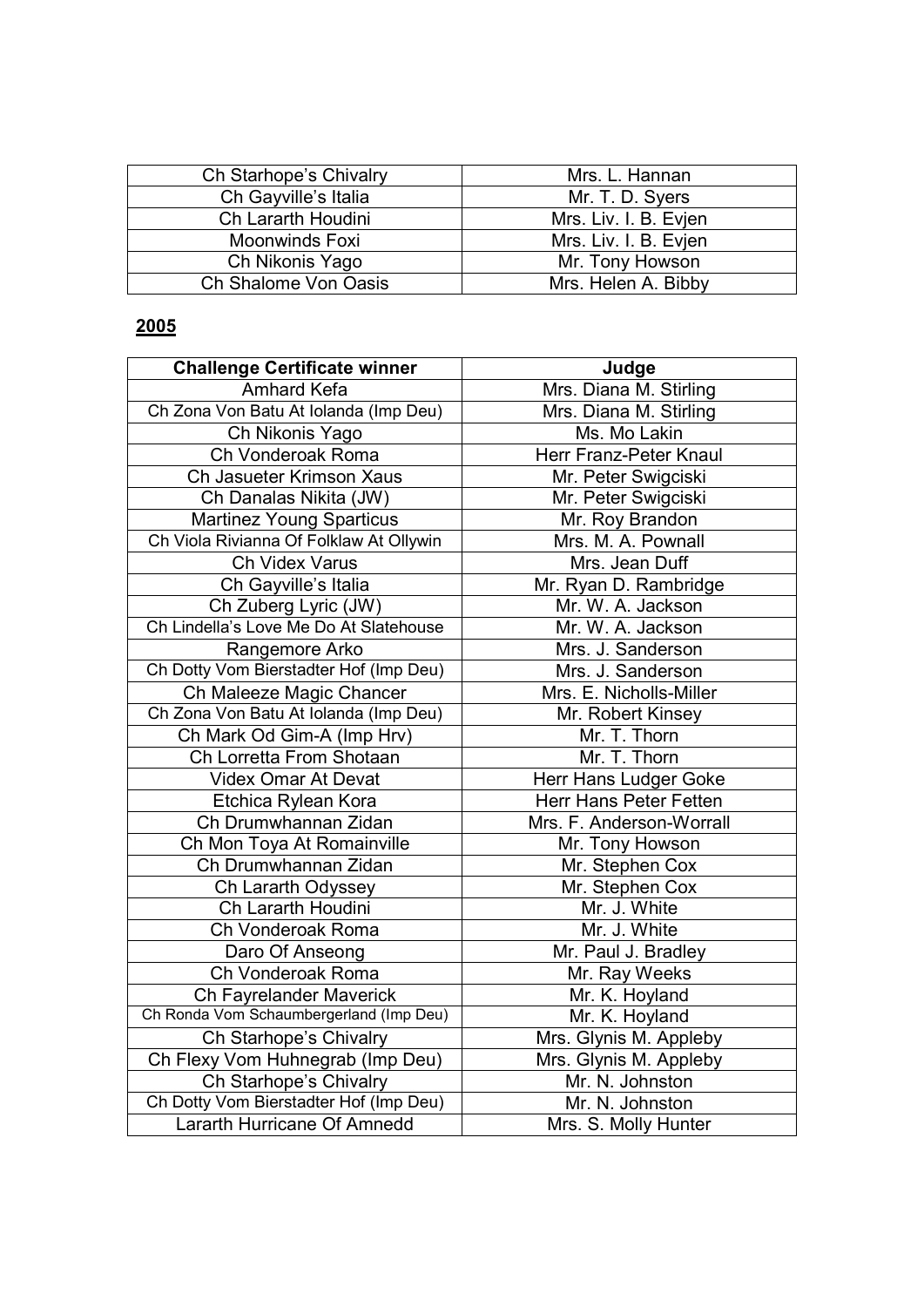| Ch Dotty Vom Bierstadter Hof (Imp Deu)     | Mrs. S. Molly Hunter     |
|--------------------------------------------|--------------------------|
| Ch Nikonis Yago                            | Mrs. Kathy A. George     |
| Ch Lararth Odyssey                         | Mrs. Kathy A. George     |
| Ch Benny Von Der Roten Matter (Imp Deu)    | Mr. A. M. Winfrow        |
| Ch Gayville's Italia                       | Mr. A. M. Winfrow        |
| Ch Gayville's Nasko                        | Mr. D. Bisset            |
| Ch Flexy Vom Huhnegrab (Imp Deu)           | Mr. D. Bisset            |
| <b>Che Vom Ochsentor</b>                   | <b>Herr Erich Bosl</b>   |
| Ch Shalome Von Oasis                       | Mr. Terry J. Hannan      |
| Ch Lararth Houdini                         | Miss Carol Marsden       |
| Ch Flexy Vom Huhnegrab (Imp Deu)           | Miss Carol Marsden       |
| Ch Nikonis Yago                            | Mrs. Sharon L. Bowen     |
| Zentrum Fenja                              | Mrs. Sharon L. Bowen     |
| Ch Zuberg Lyric (JW)                       | Mrs. Z. Thorn-Andrews    |
| <b>Amnedd Alexis</b>                       | Mrs. Z. Thorn-Andrews    |
| Ch Maleeze Magic Chancer                   | Miss M. Williams         |
| <b>Bilnetts Scarlet Ohara Of Tameford</b>  | Miss M. Williams         |
| Ch Bilnetts Van Damme (JW)                 | Mrs. Carol L. Abell      |
| Merjeedi National Velvet Of Nolmacdon (JW) | Mrs. Carol L. Abell      |
| Daro Of Anseong                            | Mrs. Helen A. Bibby      |
| Ch Charly Van't Katrienahof (Imp Bel)      | Mr. Dennis Bibby         |
| Quino Vom Starrenburg (IKC)                | Mr. V. McGuigan          |
| <b>Ch Boses True Rose</b>                  | Mr. V. McGuigan          |
| Daro Of Anseong                            | Mr. J. Rolli             |
| Ruasden Danoli (IKC)                       | Mr. J. Rolli             |
| Ch Starhope's Chivalry                     | Mrs. T. Jermey           |
| Ch Lorretta From Shotaan                   | Mrs. T. Jermey           |
| Ch Lararth Houdini                         | Mr. Eddie A. Stephenson  |
| Ch Charly Van't Katrienahof (Imp Bel)      | Mr. Joe Summerhill       |
| Ch Bilnetts Van Damme (JW)                 | Mrs. C. O. Bampton       |
| Ch Danalas Nikita (JW)                     | Dr. Monica Boggia Black  |
| Mike Vom Estherlager                       | Mr. P. Van Oirschot      |
| Ch Mon Toya At Romainville                 | Dr. M. B. Willis Bsc Phd |

| <b>Challenge Certificate winner</b>     | Judge                  |
|-----------------------------------------|------------------------|
| Iolanda Johan                           | Mrs. G. French-Forsyth |
| Ch Ronda Vom Schaumbergerland (Imp Deu) | Mrs. G. French-Forsyth |
| Ch Mirrwood Schifo At Reyanheath        | Miss T. Wall           |
| Ch Lorretta From Shotaan                | Miss T. Wall           |
| Ch Nikonis Colin                        | Mr. Ryan D. Rambridge  |
| Ch Charly Van't Katrienahof (Imp Bel)   | Mr. Neil Dodds         |
| Ch Maleeze Magic Chancer                | Mrs. Diana M. Stirling |
| Ch Tessgerin Clever Clover              | Mrs. Diana M. Stirling |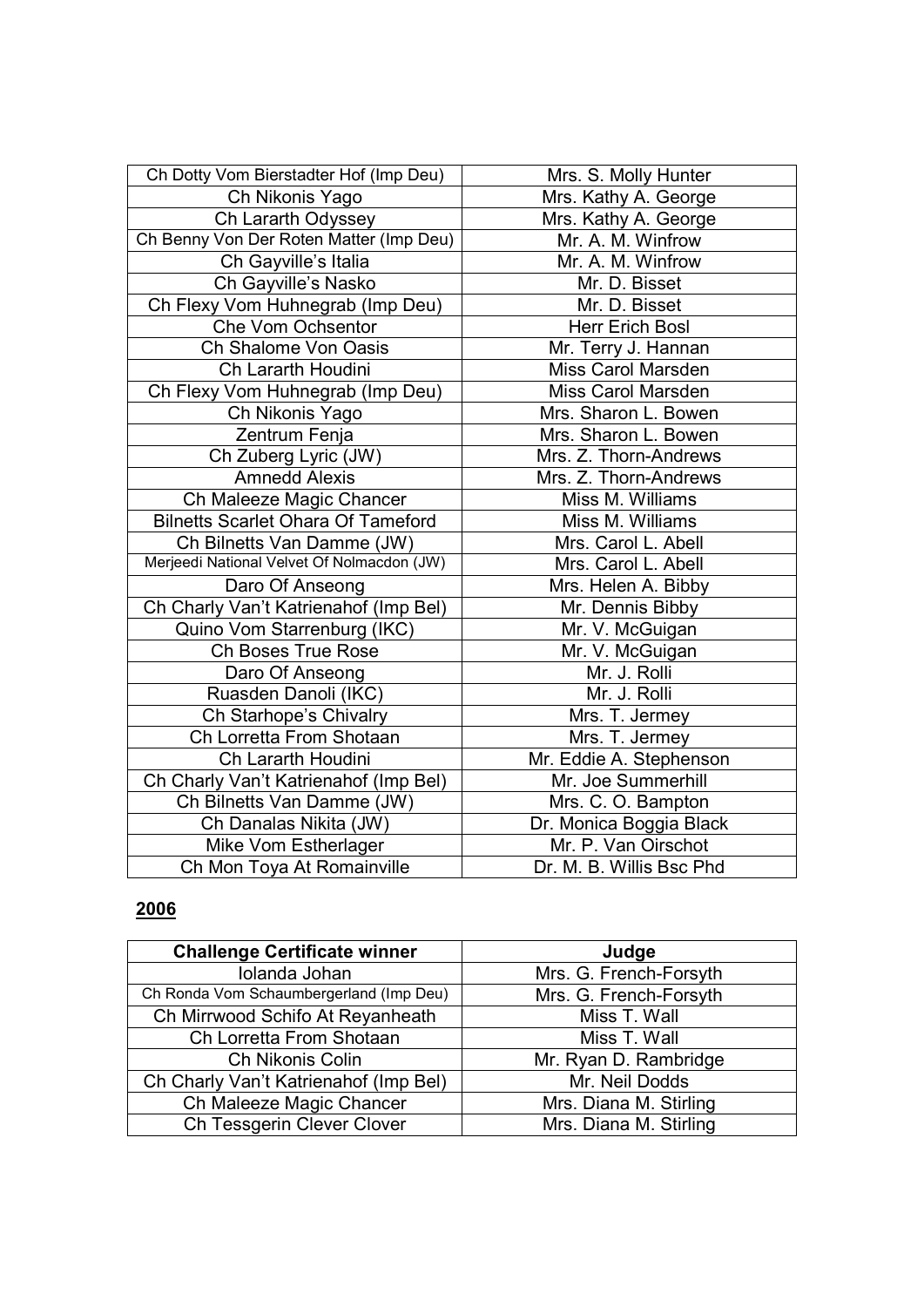| Ch Nikonis Colin                                | Mr. Ian Blackshaw           |
|-------------------------------------------------|-----------------------------|
| Ch Ronda Vom Schaumbergerland (Imp Deu)         | Mr. Ian Blackshaw           |
| Tolberg Ambassador At Geeswood                  | Mrs. Sue M. Belfield        |
| Ch Babette V. Louwershoeve                      | Mr. Paul Bradley            |
| <b>Birchwald Cito</b>                           | Mr. Fredrik Norgren         |
| Ch Babette V. Louwershoeve                      | Dr. Luis Soldevilla         |
| Ch Bilnetts Van Damme (JW)                      | Mr. Peter Swigciski         |
| Ch Zona Von Batu At Iolanda (Imp Deu)           | Mr. Peter Swigciski         |
| Ch Olgayan's Hotei                              | Mr. Sean B. Kinsella        |
| Ch Lorretta From Shotaan                        | Mr. Sean B. Kinsella        |
| Ch Braidallen Whisky                            | Dr. M. Goldfarb             |
| Ch Charly Van't Katrienahof (Imp Bel)           | Mr. Ray Sullivan            |
| Ch Lararth Houdini                              | Ms. Eva Oster               |
| Ch Detrah Fantasia                              | Ms. Eva Oster               |
| Ch Kassieger Zar                                | Mrs. P. Yates               |
| Ch Tessgerin Clever Clover                      | Mrs. P. Yates               |
| Ch Elan V.D. Herderskring (Imp Nld)             | <b>Herr Gunther Muller</b>  |
| Ch Shalome Von Oasis                            | Herr Wolfgang Babilon       |
| Ch Slatehouse Mannus (ShCM)                     | Mrs. Anne C. Hutchison      |
| Ch Jasueter Silver Cassia (JW)                  | Mrs. Anne C. Hutchison      |
| Ch Gayville's Nasko                             | Mr. David P. Watkins        |
| Mondschatten Duma                               | Mr. David P. Watkins        |
| Ch Zuberg Lyric (JW)                            | Mrs. Brenda Banbury         |
| Ch Lindella's Love Me Do At Slatehouse          | Mrs. Brenda Banbury         |
| Ch Gayville's Nasko                             | <b>Herr Lothar Quoll</b>    |
| Ch Darrway Perle At Geeswood                    | <b>Herr Wilfried Scheld</b> |
| Lararth Hurricane Of Amnedd                     | Mr. P. Rattigan             |
| Bara Von Haus Yu (Imp Deu)                      | Mr. D. G. Middleton         |
| Ch Philipp Aus Der Neuen Hauffstrasse (Imp Deu) | Mr. D. R. Vessey            |
| Ch Varina Vom Gayville                          | Mr. D. R. Vessey            |
| Ch Slatehouse Mannus (ShCM)                     | Mrs. Margaret J. Crispin    |
| Ch Detrah Fantasia                              | Mrs. Margaret J. Crispin    |
| Ch Slatehouse Mannus (ShCM)                     | Mrs. Jenny M. Miller        |
| Ch Jasueter Ivory Lace At Zakasia               | Mrs. Jenny M. Miller        |
| Ch Gayville's Nasko                             | Mr. Terry J. Hannan         |
| Ch Varina Vom Gayville                          | Mrs. L. Hannan              |
| Tramella Wasco                                  | Mrs. Liv I. B. Evjen        |
| Ch Charly Van't Katrienahof (Imp Bel)           | Mrs. Liv I. B. Evjen        |
| Ch Velindre King Louis                          | Mr. Sandy Kerr              |
| Ch Tessgerin Clever Clover                      | Mr. Sandy Kerr              |
| Ch Braidallen Whisky                            | Mrs. Judith Knox            |
| Ch Darrway Perle At Geeswood                    | Mrs. Judith Knox            |
| Ch Braidallen Whisky                            | Mr. Neil Dodds              |
| Ch Charly Van't Katrienahof (Imp Bel)           | Mrs. B. M. Fahy-Newlands    |
| Ch Danalas Nomad (ShCM)                         | Mr. W. Petrie               |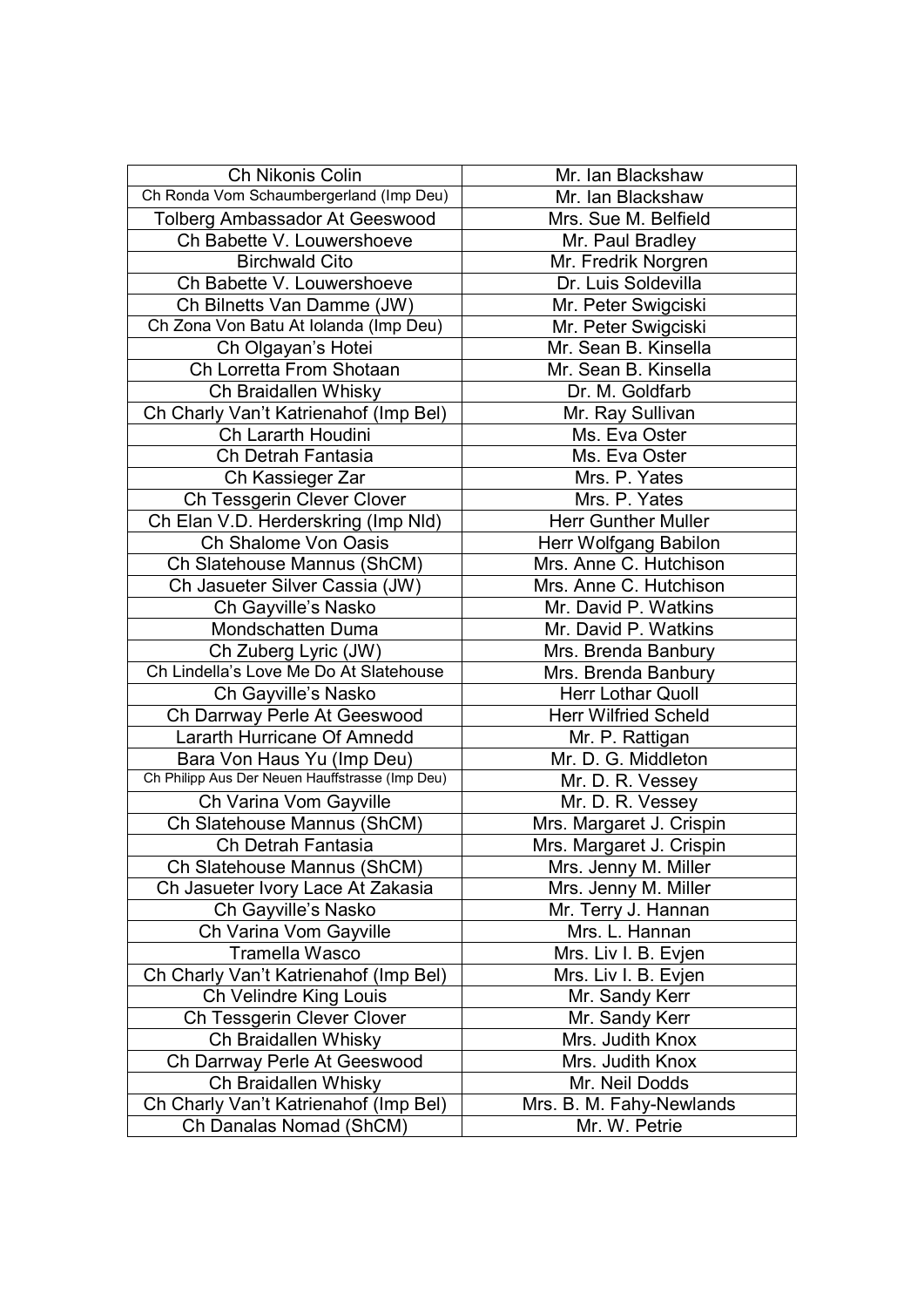| <b>Chalksville Sweet Harmony</b>      | Mr. W. Petrie                 |
|---------------------------------------|-------------------------------|
| Ch Fayrelander Maverick               | Mr. G. J. Gray                |
| Ch Maleeze Misty Dawn                 | Mr. G. J. Gray                |
| Ch Braidallen Whisky                  | Dr. M. Aquilani               |
| Ch Darrway Perle At Geeswood          | Mr. G. Pettinaroli            |
| Willowdale Ajax                       | Mrs. Meg J. Purnell-Carpenter |
| Willowdale Ghya                       | Mrs. Meg J. Purnell-Carpenter |
| Ch Nikonis Colin                      | Ms. Mo Lakin                  |
| Ch Charly Van't Katrienahof (Imp Bel) | Ms. Mo Lakin                  |
| Ch Gayville's Nasko                   | Mr. John D. Ward              |
| Ch Danashe Abby                       | Mr. Wayne Vessey              |

| <b>Challenge Certificate winner</b>             | Judge                         |
|-------------------------------------------------|-------------------------------|
| Ch Nikonis Colin                                | Mr. Stephen W. Hall           |
| Ch Varina Vom Gayville                          | Mr. Stephen W. Hall           |
| Ch Ice Vom Steinhauerberg (Imp Che)             | Mrs. B. M. Fahy-Newlands      |
| Ch Danashe Abby                                 | <b>Herr Henning Setzer</b>    |
| Ch Ice Vom Steinhauerberg (Imp Che)             | Mr. Danny Wilson              |
| Ch Danashe Abby                                 | Mr. John D. Ward              |
| Ch Mark Od Gim-A (Imp Hrv)                      | Mr. E. Broadhurst             |
| Rheinmaster Chi-Ki-Mi                           | Mr. E. Broadhurst             |
| Ch Nikonis Yago                                 | Mr. Percy Elliot              |
| Ch Babette V. Louwershoeve                      | Mrs. Sue Belfield             |
| Ch Philipp Aus Der Neuen Hauffstrasse (Imp Deu) | Mr. F. Sanderson              |
| <b>Jonimay Nanette</b>                          | Mr. F. Sanderson              |
| Ch Kassieger Zar                                | Mrs. Lesley Swigciski         |
| Ch Jasueter Silver Cassia (JW)                  | Mrs. Lesley Swigciski         |
| Ch Gayville's Nasko                             | <b>Herr Hans Peter Fetten</b> |
| Ch Daira Vom Elzmundungsraum (Imp Deu)          | Mrs. Tracey Wright            |
| Ch Kassieger Zar                                | Mr. John Carter               |
| Ch Jasueter Ivory Lace At Zakasia               | Mr. John Carter               |
| Ch Ice Vom Steinhauerberg (Imp Che)             | Mr. Paul J. Bradley           |
| Ch Drumwhannan Kora                             | Mr. Joe Summerhill            |
| Ch Ice Vom Steinhauerberg (Imp Che)             | Mrs. Patricia A. G. McCulloch |
| Ch Conbhairean Leska                            | Mrs. Patricia A. G. McCulloch |
| Ch Conadrew Tizer (JW)                          | Mr. Keith Williamson          |
| Ch Conbhairean Leska                            | Mr. Keith Williamson          |
| Ch Ice Vom Steinhauerberg (Imp Che)             | Mr. Tony Howson               |
| Ch Conbhairean Leska                            | Mr. John Lijffijt             |
| Ch Kassieger Zar                                | Miss Pat A.Roe                |
| Ch Jasueter Silver Cassia (JW)                  | Miss Pat A.Roe                |
| Ch Gayville's Nasko                             | Ms. J. C. Matthews-Griffiths  |
| Ch Daira Vom Elzmundungsraum (Imp Deu)          | Ms. J. C. Matthews-Griffiths  |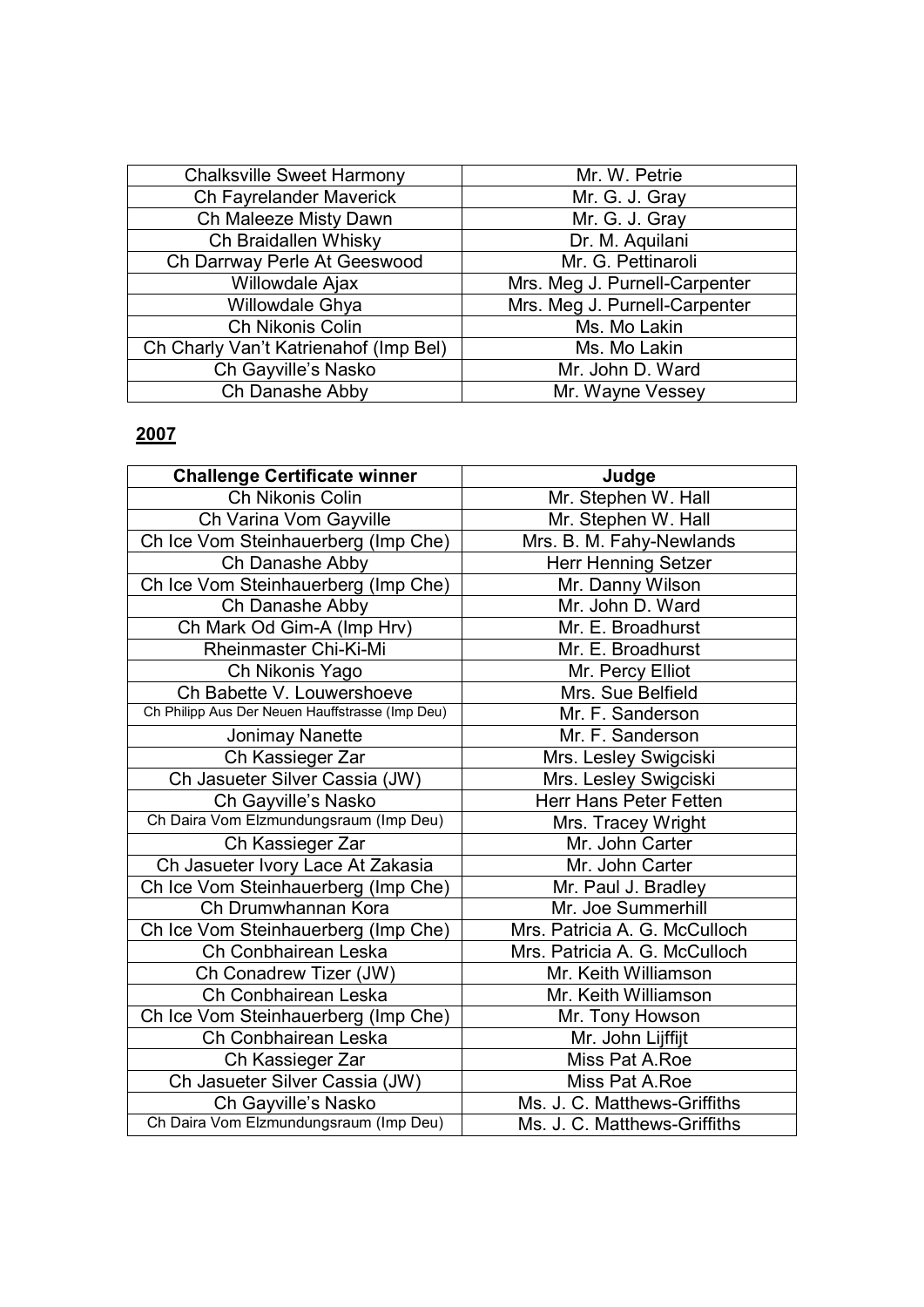| Ch Nikonis Colin                                | Mr. Robert Kinsey          |
|-------------------------------------------------|----------------------------|
| Ch Lararth Sassy (JW)                           | Mr. Robert Kinsey          |
| Ch Conadrew Tizer (JW)                          | Mrs. Linda Barclay         |
| Ch Daira Vom Elzmundungsraum (Imp Deu)          | <b>Herr Gunther Muller</b> |
| Ch Ice Vom Steinhauerberg (Imp Che)             | Mrs. Carol A. Sykes        |
| Ch Conbhairean Leska                            | Mrs. Carol A. Sykes        |
| Ch Bilnetts Van Damme (JW)                      | Mrs. J. Carr               |
| <b>Chalksville Sweet Destiny</b>                | Mrs. J. Carr               |
| Loutoria Cristiano                              | Mr. Klaus Gothe            |
| Aishe Vom Elzmundungsraum (Imp Deu)             | Mr. Klaus Gothe            |
| Ch Mirrwood Schifo At Reyanheath                | Mr. J. D. McLain           |
| Ch Maleeze Misty Dawn                           | Mrs. Claire E. Coxall      |
| Zenno Vom Huhnegrab (Imp Deu)                   | Mrs. Shirley A. Jackson    |
| Ch Maleeze Misty Dawn                           | Mrs. Shirley A. Jackson    |
| Ch Gayville's Nasko                             | Mr. Andrew M. Winfrow      |
| Ch Starhope's Qualli                            | Mr. Andrew M. Winfrow      |
| Ch Ice Vom Steinhauerberg (Imp Che)             | Mrs. B. K. Budd            |
| Ch Lararth Sassy (JW)                           | Mrs. B. K. Budd            |
| Ch Lewemma New Yorker At Brightmeadow (ShCM)    | Miss J. M. Lanning J P     |
| Ch Jojoba Baileys Dream (ShCM)                  | Miss J. M. Lanning J P     |
| Ch Ice Vom Steinhauerberg (Imp Che)             | Mr. Ryan D. Rambridge      |
| Ch Charly Van't Katrienahof (Imp Bel)           | Mr. Ryan D. Rambridge      |
| Ch Conadrew Tizer (JW)                          | Mrs. Z. Thorn-Andrews      |
| Ir Ch Earlvill Chick (IKC)                      | Mrs. Z. Thorn-Andrews      |
| Ch Shotaan Fabius                               | Mr. Wayne Vessey           |
| Ch Drumwhannan Kora                             | Mrs. Sharon L. Bowen       |
| Ch Ice Vom Steinhauerberg (Imp Che)             | Mrs. Judith Knox           |
| Maxi V Hutweide (Imp Rom)                       | Mrs. Carol Eastwood        |
| Arjaybe Adrio                                   | Mr. Karl O. Ojala          |
| Ch Starhope's Qualli                            | Mr. Karl O. Ojala          |
| <b>Nichrisar Dark Pirate</b>                    | Mrs. Margaret A. Pownall   |
| <b>Marvid Mariah At Lakesdrift</b>              | Mr. Neil Ibbotson          |
| Ch Philipp Aus Der Neuen Hauffstrasse (Imp Deu) | Mr. J. White               |
| Ch Korzwin Linzi                                | Mr. Sean B. Kinsella       |

| <b>Challenge Certificate winner</b> | Judge                  |
|-------------------------------------|------------------------|
| Arjaybe Adrio                       | Miss Carol Marsden     |
| Ch Lararth Sassy (JW)               | Miss Carol Marsden     |
| Ch Shotaan Fabius                   | Mr. John Lijffijt      |
| Ch Lararth Sassy (JW)               | Mr. Freddy Christensen |
| Zamp Vom Thermodos                  | Mr. Terry J. Hannan    |
| Ch Lararth Sassy (JW)               | Mr. Terry J. Hannan    |
| Ch Danalas Nomad (ShCM)             | Mr. Keith A. Nathan    |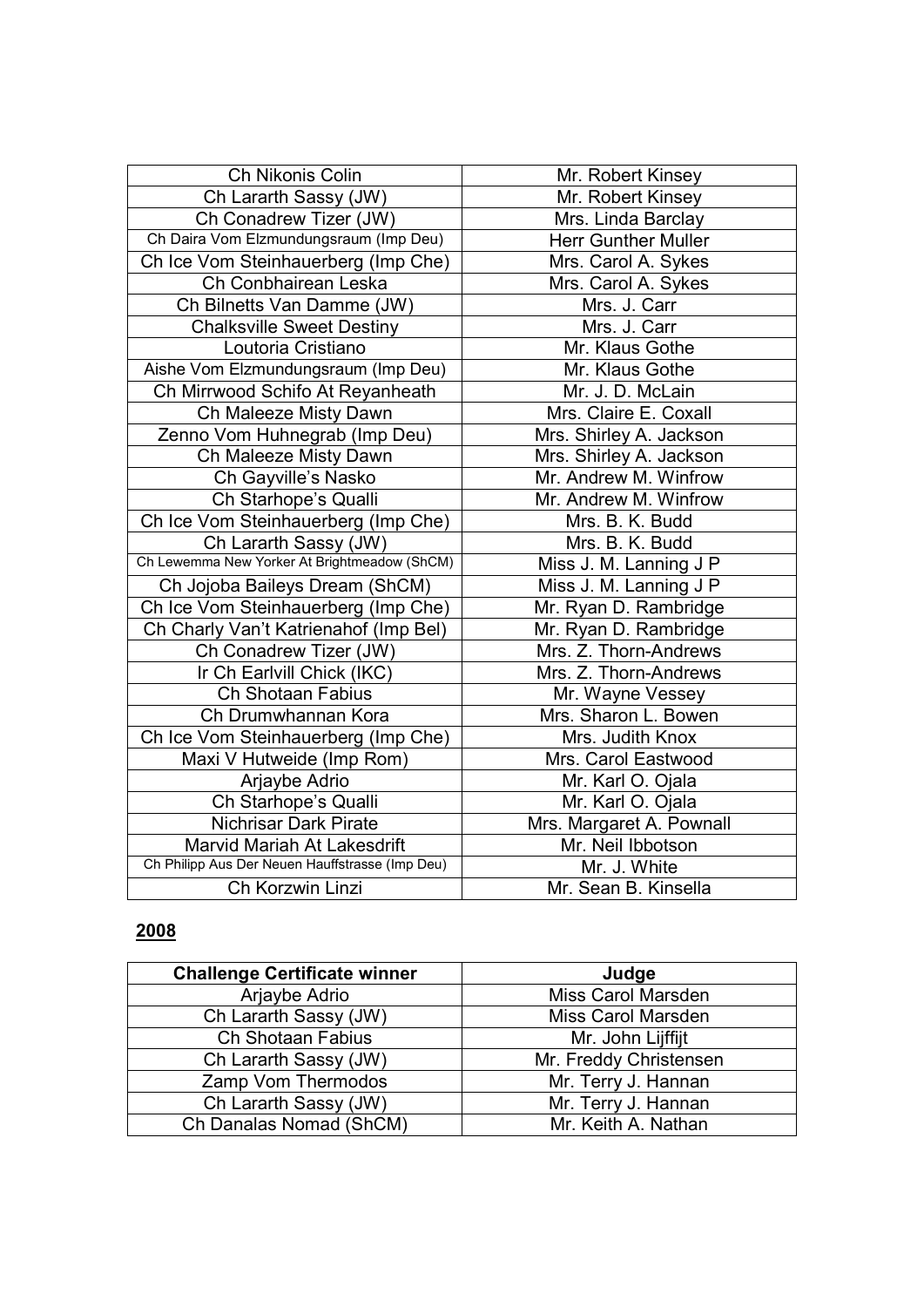| Ch Jojoba Baileys Dream (ShCM)          | Mr. Keith A. Nathan           |
|-----------------------------------------|-------------------------------|
| Jasueter Silver Lewis For Apuldora (JW) | Mr. Peter Swigciski           |
| <b>Bilnetts Zapphire</b>                | Mr. Peter Swigciski           |
| Ch Mirrwood Schifo At Reyanheath        | Mr. Gary J. Gray              |
| Ch Fayrelander Polly Flinders           | Mr. Gary J. Gray              |
| Ch Mirrwood Schifo At Reyanheath        | Mrs. Diana M. Stirling        |
| Ch Fayrelander Polly Flinders           | Mr. Jim Parody                |
| Ch Olgayan's Hotei                      | Mr. Ian Blackshaw             |
| <b>Conadrew Teeza</b>                   | Mr. Ian Blackshaw             |
| Ch Gayville's Nasko                     | Mrs. Anne Hardy               |
| Ch Korzwin Linzi                        | Mrs. Anne Hardy               |
| Ch Gayville's Nasko                     | Mr. Frikke J. Van Kraayenburg |
| Ch Tirgram Oddyssey (JW)                | Herr Franz-Peter Knaul        |
| Ch Conadrew Tizer (JW)                  | Mr. Robert H. Gregory         |
| Romainville Darla                       | Mr. Robert H. Gregory         |
| Ch Ice Vom Steinhauerberg (Imp Che)     | Mr. Dennis Bibby              |
| Ch Korzwin Linzi                        | Mr. John W. Robinson          |
| Ch Ice Vom Steinhauerberg (Imp Che)     | Mr. David Hall                |
| Ch Korzwin Linzi                        | Mr. Stephen J. Foran          |
| Ch Ice Vom Steinhauerberg (Imp Che)     | Mr. Freddy Christensen        |
| Ch Tirgram Oddyssey (JW)                | Herr Bernhard Norda           |
| Ch Mirrwood Schifo At Reyanheath        | Mrs. J. Charteris             |
| Ch Fayrelander Polly Flinders           | Mrs. J. Charteris             |
| Ch Jasueter Silber Yacco (JW)           | Miss Pat A. Roe               |
| Ch Fayrelander Polly Flinders           | Miss Pat A. Roe               |
| Ch Gayville's Nasko                     | Mr. M. Robinson               |
| Ch Ice Vom Steinhauerberg (Imp Che)     | Mr. Brian H. Wootton          |
| Baffie Von Der Falkenau (Imp Deu)       | Mrs. Linda Barclay            |
| <b>Conadrew Lesko</b>                   | Ms. Mo Lakin                  |
| Ch Tirgram Oddyssey (JW)                | Ms. Mo Lakin                  |
| Jojoba Bonsai                           | Mr. Jack B. Bispham           |
| Ch Jojoba Baileys Dream (ShCM)          | Mr. Jack B. Bispham           |
| Ch Gayville's Nasko                     | Mr. Ake Imland                |
| Ch Drumwhannan Kora                     | Mr. Mats Hoglund              |
| Ch Nikonis Colin                        | Mr. Edward Crouch             |
| Ch Lararth Sassy (JW)                   | Mr. Edward Crouch             |
| Ch Gayville's Nasko                     | Mrs. Pauline Cullen           |
| Ch Drumwhannan Kora                     | Mrs. Pauline Cullen           |
| <b>Strco Cool Change</b>                | Mr. Roy Brandon               |
| Penwoods Forest Queen At Otterbield     | Mr. Roy Brandon               |
| Ch Conadrew Tizer (JW)                  | Mr. William A. Jackson        |
| Ch Norwulf Freedom For Her (JW)         | Mr. William A. Jackson        |
| Ch Conadrew Tizer (JW)                  | Mr. Robert Kinsey             |
| Ch Mascani Odessa                       | Mr. Robert Kinsey             |
| Ch Robunas Quantas Master               | Mr. Dave Bisset               |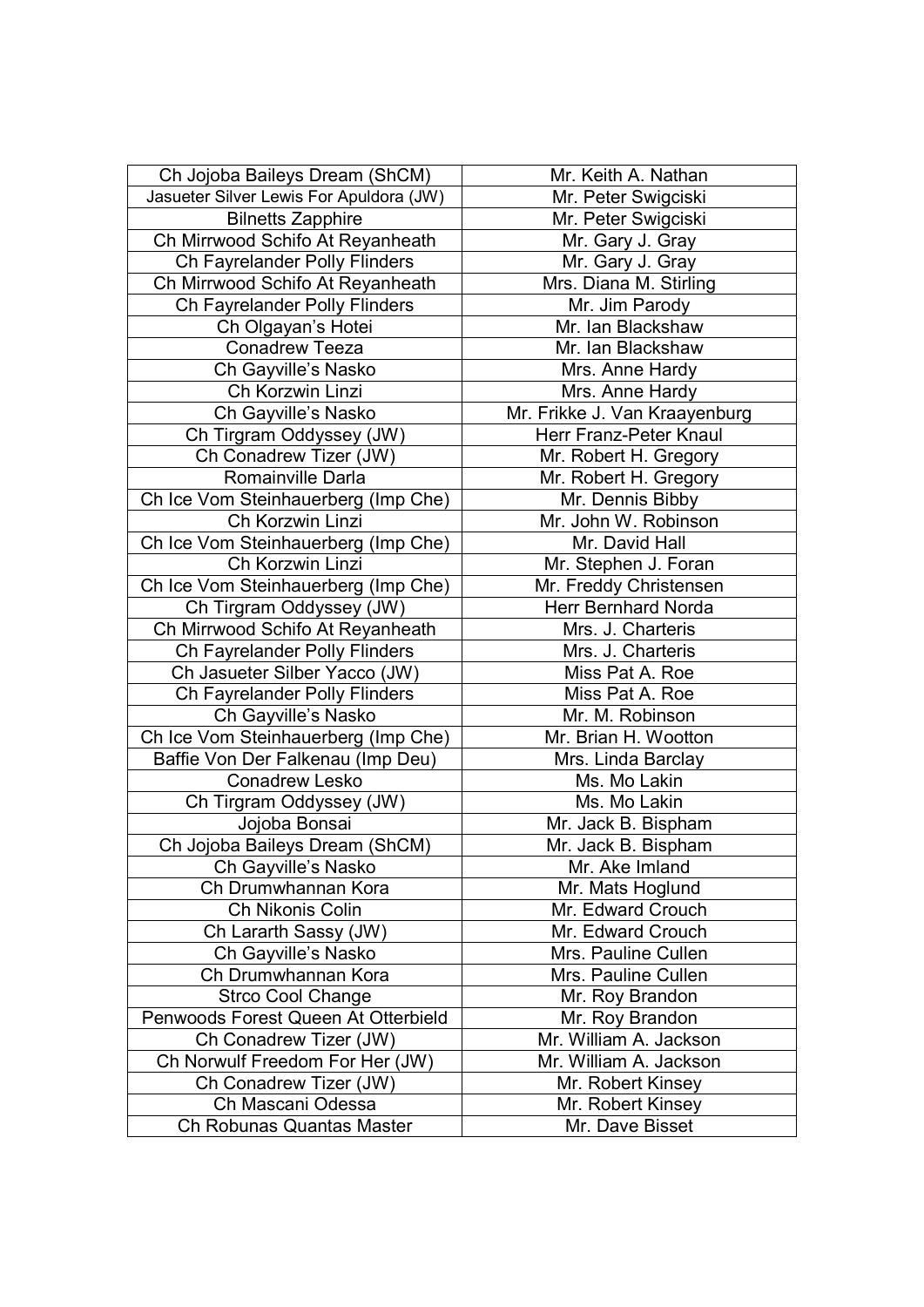| Ch Starhope's Qualli                         | Mr. Dave Bisset             |
|----------------------------------------------|-----------------------------|
| Ch Korzwin Randy                             | Mrs. Jean R. M. Livingstone |
| Ch Conbhairean Nadia                         | Mrs. Jean R. M. Livingstone |
| Ch Lewemma New Yorker At Brightmeadow (ShCM) | Mrs. Denise Courtney        |
| Ch Linsdown Georgia                          | Mr. William Petrie          |
| Ch Shotaan Fabius                            | Mrs. Glynis M. Appleby      |
| Ch Tramella Jenta                            | Mrs. F. Anderson-Worrall    |

| <b>Challenge Certificate winner</b>    | Judge                  |
|----------------------------------------|------------------------|
| Ch Olgayan's Hotei                     | Mr. Sandy Kerr         |
| Zakasia Evita                          | Mr. Sandy Kerr         |
| Conadrew Lesko                         | Mr. T. Stanbra         |
| Ch Parhileon Vom Becka                 | Mr. T. Stanbra         |
| Ch Ice Vom Steinhauerberg (Imp Che)    | Mr. W. M. Patterson    |
| Ch Danashe Abby                        | Mr. Damir Jovanovie    |
| Flickzenburg Vonmeister Lex            | Mr. William E. Thomas  |
| Ch Gayville's Zora                     | Mr. Wayne Vessey       |
| Ch Bilnetts Van Damme (JW)             | Mrs. Marion M. Spavin  |
| Ch Linsdown Georgia                    | Mrs. Marion M. Spavin  |
| Ch Jasueter Silber Yacco (JW)          | Mr. John Carter        |
| Ch Linsdown Georgia                    | Mr. John Carter        |
| Ch Tramella Orange                     | Mrs. Sharon L. Bowen   |
| <b>Videx Rakell</b>                    | Mr. Andrew Connolly    |
| Ch Nikonis Colin                       | Mr. John McManus       |
| Ch Conbhairean Nadia                   | Mr. John McManus       |
| Ch Gayville's Nasko                    | Mr. Melvyn Hardy       |
| Graloch Zirka                          | Mr. Melvyn Hardy       |
| Ch Ice Vom Steinhauerberg (Imp Che)    | Mr. D. G. Middleton    |
| Ch Tramella Jenta                      | Mr. D. G. Middleton    |
| Ch Jasueter Silber Yacco (JW)          | Mr. Jim Parody         |
| Ch Norwulf Freedom For Her (JW)        | Mr. Jim Parody         |
| Astana Bono At Reyanheath              | Mrs. Gill Gray         |
| Rheinmaster Chi-Ki-Mi                  | Mrs. Gill Gray         |
| Ch Gayville's Nasko                    | Mr. Jack Marshall      |
| Ch Gayville's Zora                     | Mr. Jack Marshall      |
| Ch Conadrew Tizer (JW)                 | Mr. Andrew M. Winfrow  |
| Ch Gayville's Zora                     | Mr. Andrew M. Winfrow  |
| Ch Korzwin Randy                       | Mrs. Melanie L. Groth  |
| Ch Daira Vom Elzmundungsraum (Imp Deu) | <b>Herr Erich Bosl</b> |
| Ch Tramella Orange                     | Mr. Paul J. Bradley    |
| Ch Parhileon Vom Becka                 | Mr. Heinz Scheerer     |
| Ch Conadrew Tizer (JW)                 | Mrs. Sue McNulty       |
| Ch Korzwin Jilli (JW)                  | Mrs. Sue McNulty       |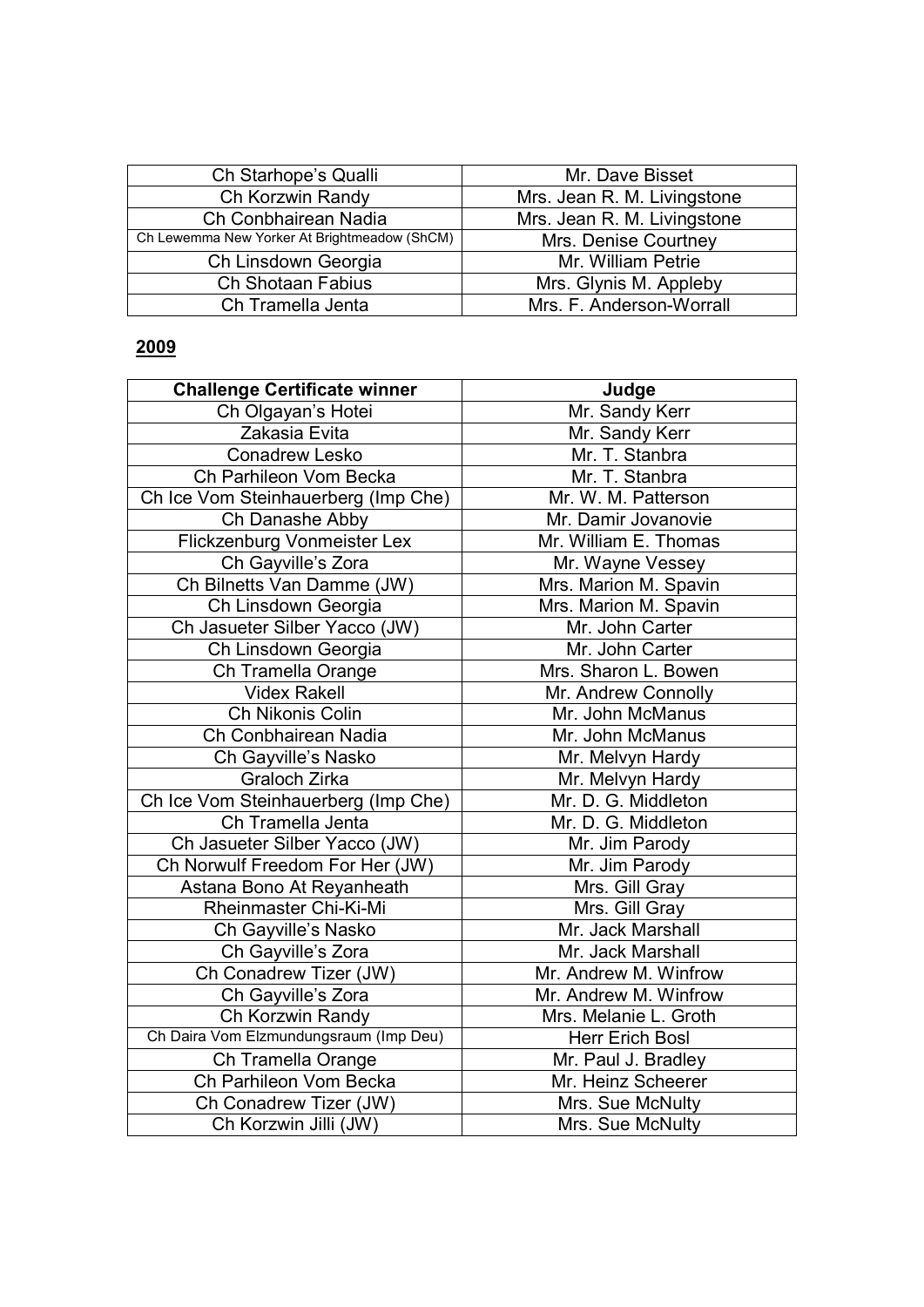| Ch Robunas Quantas Master                       | Mrs. G. Rambridge            |
|-------------------------------------------------|------------------------------|
| Ch Parhileon Vom Becka                          | Mr. Freddy Christensen       |
| Astana Bono At Reyanheath                       | Miss Pat A. Roe              |
| Ch Norwulf Cherry                               | <b>Miss Marjory Williams</b> |
| Solo Vom Kottersbusch (IKC)                     | Mr. Rene Rudin               |
| Ch Tramella Xanti                               | Mr. Luciano Musolino         |
| Ch Tramella Orange                              | Mrs. Sue Binden              |
| Ch Tramella Jenta                               | Mrs. Sue Binden              |
| Ch Strco Dollars N Dimes To Kintaro (ShCM)      | Miss J. M. Lanning J P       |
| Ch Nolmacdon Moonlight Bay (ShCM)               | Miss J. M. Lanning J P       |
| Ch Lewemma New Yorker At Brightmeadow (ShCM)    | Mr. S. Morton                |
| <b>Ashvens Miss Congeniality</b>                | Mr. S. Morton                |
| Fayrelander Waltz In Nellinka                   | Mrs. Claire E. Coxall        |
| <b>Chalksville Disco Diva</b>                   | Mrs. Claire E. Coxall        |
| Conbhairean Uno                                 | Herr Hans Peter Fetten       |
| Ch Conbhairean Nadia                            | Herr Hans Peter Fetten       |
| Solo Vom Kottersbusch (IKC)                     | Mr. H. De Zutter             |
| Ch Mascani Odessa                               | Mr. H. De Zutter             |
| Balko Vom Gleisenauer Schloss (Imp Deu)         | Mr. Imran Husain             |
| Ch Hazroh Quaxie                                | Mr. Hans Peter Ricker        |
| Nikonis Arthur                                  | Mr. Eric Broadhurst          |
| Ch Mascani Odessa                               | Mr. Eric Broadhurst          |
| Frontrunner Fortune N Glory To Astradine (ShCM) | Mr. R. A. W. Searle          |
| Ch Nolmacdon Moonlight Bay (ShCM)               | Mr. R. A. W. Searle          |
| Romainville Monteiro                            | Mrs. S. Molly Hunter         |
| Ch Tramella Xanti                               | Mrs. Jean Duff               |

| <b>Challenge Certificate winner</b>        | Judge                         |
|--------------------------------------------|-------------------------------|
| Ch Elmo Vom Huhnegrab (Imp Deu)            | Mr. Stephen Cox               |
| Ch Tramella Sierry                         | Mr. Stephen Cox               |
| Ch Clokellys Lagos                         | Mr. Robert Kinsey             |
| Ch Hazroh Quaxie                           | Mr. Robert Kinsey             |
| Ch Korzwin Randy                           | Mr. Z. Schweikert             |
| Ch Hazroh Quaxie                           | Mr. Eddie A. Stephenson       |
| Ch Strco Dollars N Dimes To Kintaro (ShCM) | Dr. Monica Boggia Black       |
| Ch Nolmacdon Moonlight Bay (ShCM)          | Dr. Monica Boggia Black       |
| Ch Elmo Vom Huhnegrab (Imp Deu)            | Mr. William A. Jackson        |
| Ch Norwulf Freedom For Her (JW)            | Mrs. Shirley A. Jackson       |
| Ch Elmo Vom Huhnegrab (Imp Deu)            | Mrs. P. Yates                 |
| Ch Veneze Chaos                            | Mr. J. D. McLain              |
| Ch Elmo Vom Huhnegrab (Imp Deu)            | Mrs. Meg J. Purnell-Carpenter |
| Ch Veneze Chaos                            | Mrs. Meg J. Purnell-Carpenter |
| <b>Evawell Lars At Alexobel</b>            | <b>Herr Hans Ludger Goke</b>  |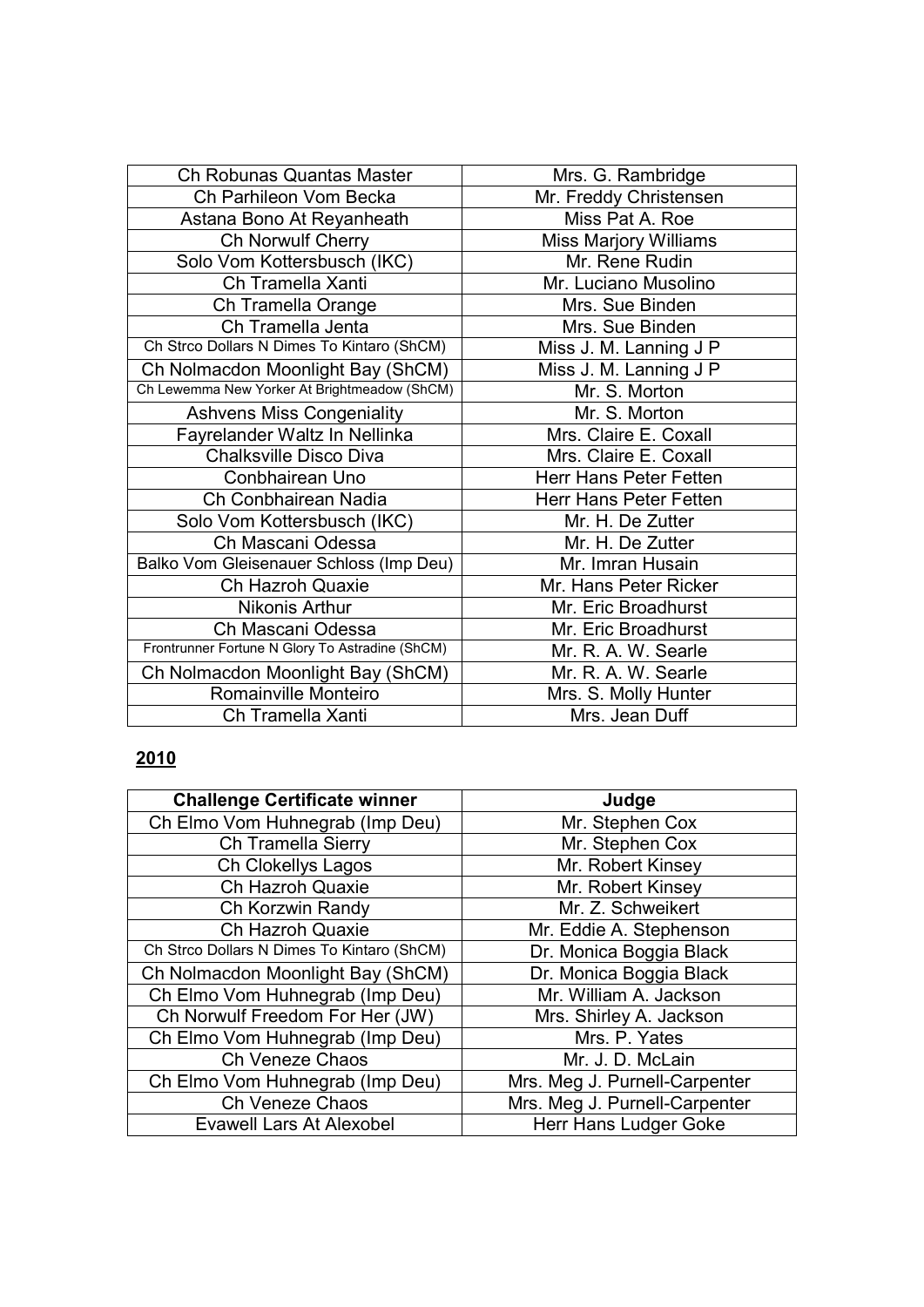| Ch Korzwin Jilli (JW)                      | <b>Herr Bernhard Norda</b> |
|--------------------------------------------|----------------------------|
| Ch Conbhairean Quantum                     | <b>Herr Bernhard Norda</b> |
| Ch Korzwin Jilli (JW)                      | Herr Hans Ludger Goke      |
| Ch Conbhairean Quantum                     | Mrs. Carol A. Sykes        |
| Ch Tramella Xanti                          | Mrs. Carol A. Sykes        |
| Ch Idol Vom Haus Am Lerchenweg (IKC)       | Mrs. B. M. Fahy-Newlands   |
| Ch Tramella Sierry                         | Mrs. B. M. Fahy-Newlands   |
| Astroflash Cato                            | Mr. Ian Blackshaw          |
| Ch Tramella Sierry                         | Mr. Ian Blackshaw          |
| Xaro Von Ben Harten                        | Mr. G. Schwedes            |
| Bine Vom Gleisenauer Schloss (Imp Deu)     | Mrs. Margit Van Dorssen    |
| Ch Lornaville Dark Lord (ShCM)             | Mr. Gary Lewthwaite        |
| Lewemma Cherry Baby At Brightmeadow (ShCM) | Mr. Gary Lewthwaite        |
| Ch Elmo Vom Huhnegrab (Imp Deu)            | Miss Carol Marsden         |
| Ch Betty Degli Achei (Imp Ita)             | Miss Carol Marsden         |
| Ch Robunas Quantas Master                  | Mr. John D. Ward           |
| Ch Tramella Xanti                          | Mrs. Liv. I. B. Evjen      |
| Ch Elmo Vom Huhnegrab (Imp Deu)            | Mr. Michael Vines          |
| Ch Veneze Chaos                            | Mr. Michael Vines          |
| Ch Tramella Xamp                           | Mr. John W. Robinson       |
| <b>Veneze Ellie</b>                        | Mr. John W. Robinson       |
| <b>Veneze Connor</b>                       | Mr. Joachim Stiegler       |
| Ch Gayville's Zora                         | Mr. Rene Rudin             |
| <b>Veneze Erik</b>                         | Mr. Otto Korber-Ahrens     |
| <b>Willowdale Kiefa</b>                    | Herr Rudiger Mai           |
| Iolanda Bugatti At Sarocal                 | Mrs. C. E. Cartledge       |
| Ch Norwulf Cherry                          | Mrs. Val P. Christopher    |
| Ch Elmo Vom Huhnegrab (Imp Deu)            | Mr. M. Robinson            |
| Ch Betty Degli Achei (Imp Ita)             | Mr. M. Robinson            |
| Ch Kleehuegel Bonno                        | Mrs. Judith Knox           |
| Ch Danashe Abby                            | Mr. Keith Williamson       |
| Ch Elmo Vom Huhnegrab (Imp Deu)            | Mrs. Z. Thorn-Andrews      |
| Graloch Zirka                              | Mrs. Z. Thorn-Andrews      |
| Iolanda Bugatti At Sarocal                 | Mr. Mark H. Beardow        |
| <b>Bilnetts Zantia</b>                     | Mr. Mark H. Beardow        |
| Ch Elmo Vom Huhnegrab (Imp Deu)            | Mrs. Shirley A. Jackson    |
| <b>Ch Norwulf Cherry</b>                   | Mr. William A. Jackson     |
| Ch Lornaville Dark Lord (ShCM)             | Mr. Neil Ibbotson          |
| Benvillarosa Arabella At Blazeways         | Mr. Neil Ibbotson          |
| Ch Kleehuegel Bonno                        | Mr. John G. Torsvik        |
| Ch Kassieger Renata                        | Mrs. Linda Barclay         |
| Knockwood Cash                             | Mr. William E. Thomas      |
| Ch Gayville's Zora                         | Mr. William E. Thomas      |
| Ch Tramella Xamp                           | Mrs. B. K. Budd            |
| Ch Kassieger Renata                        | Mrs. B. K. Budd            |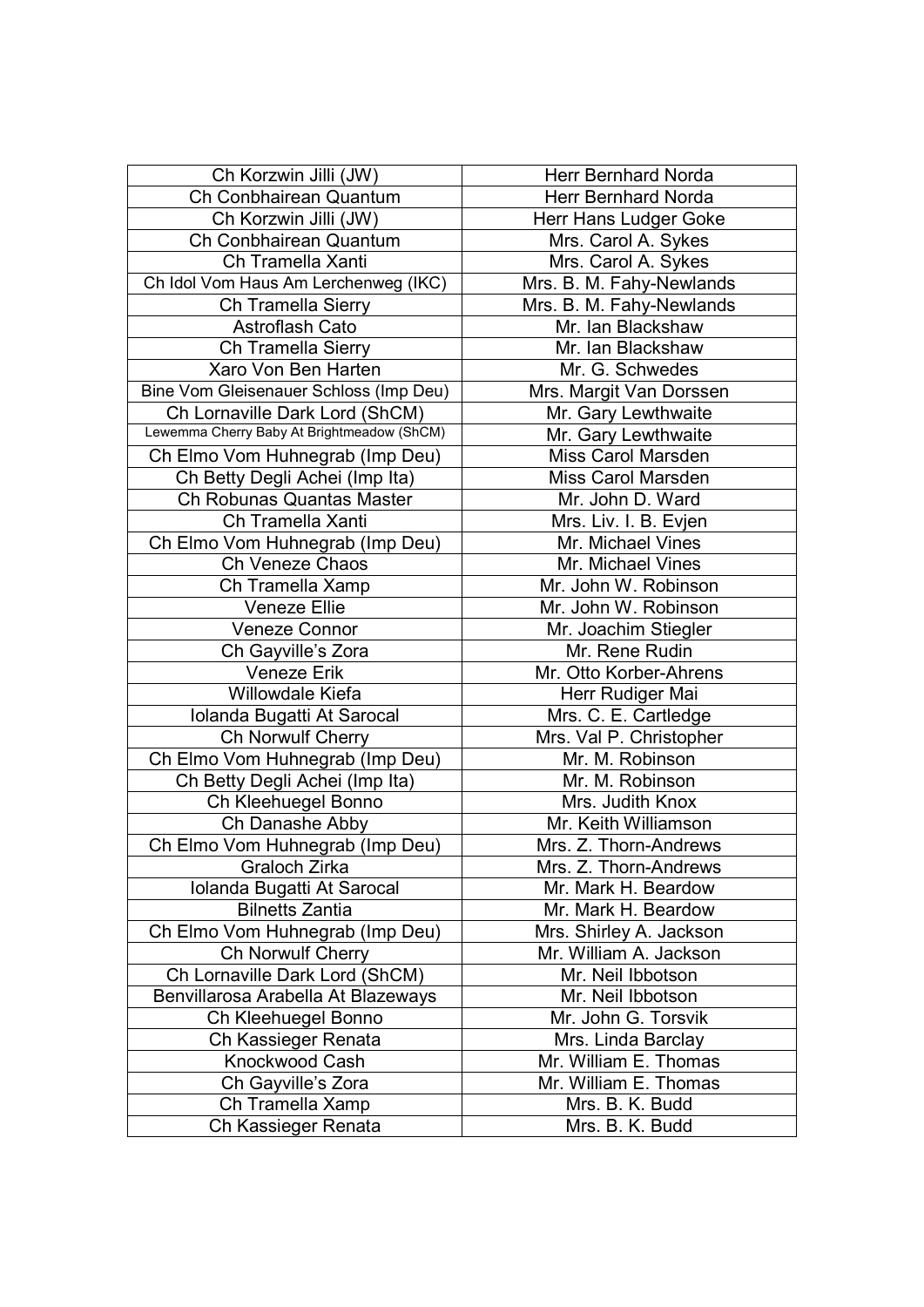| <b>Challenge Certificate winner</b>          | Judge                          |
|----------------------------------------------|--------------------------------|
| Ch Idol Vom Haus Am Lerchenweg (IKC)         | Mrs. J. Sanderson              |
| Silkenwood Panusch                           | Mrs. J. Sanderson              |
| Ch Kleehuegel Bonno                          | Mr. G. Pettinaroli             |
| Ch Betty Degli Achei (Imp Ita)               | Ms. Eva Oster                  |
| Ch Elmo Vom Huhnegrab (Imp Deu)              | Mr. Gary J. Gray               |
| Ch Draycore Chilli                           | Mr. Gary J. Gray               |
| Ch Lornaville Dark Lord (ShCM)               | Mrs. Denise Courtney           |
| Lewemma Cherry Baby At Brightmeadow (ShCM)   | Mrs. Denise Courtney           |
| Ch Lewemma New Yorker At Brightmeadow (ShCM) | Mrs. Margaret A. Pownall       |
| Benvillarosa Arabella At Blazeways           | Mr. R. A. W. Searle            |
| Ch Tramella Orange                           | Mrs. G. French Forsyth         |
| Westenbach Etta With Jasueter                | Mrs. G. French Forsyth         |
| Ch Conbhairean Quantum                       | Mr. Andrew M. Winfrow          |
| Ch Draycore Chilli                           | Mr. Andrew M. Winfrow          |
| Ch Idol Vom Haus Am Lerchenweg (IKC)         | Mr. Paul J. Bradley            |
| Conbhairean Winona                           | Mr. Paul J. Bradley            |
| Tirgram Tim Vom Haus Dexel                   | Mrs. N. G. Farley              |
| Ch Kassieger Renata                          | Mrs. N. G. Farley              |
| Ch Clokellys Lagos                           | Mrs. Shirley Hutchinson        |
| Conbhairean Quella                           | Mrs. Shirley Hutchinson        |
| King Gim (Imp Hrv)                           | Mrs. Margaret J. Crispin       |
| Ch Draycore Chilli                           | Mr. E. Mike Gray               |
| Chalksville Olympic Flame                    | Mr. Keith A. Nathan            |
| Chalksville Spirit Of Kintaro (ShCM)         | Mr. Keith A. Nathan            |
| Ch Korzwin Randy                             | Mrs. Sue M. Belfield           |
| Willowdale Kiefa                             | <b>Herr Thomas Teubert</b>     |
| Conbhairean Waro                             | Mrs. Jean R. M. Livingstone    |
| Conbhairean Winona                           | Mrs. Jean R. M. Livingstone    |
| <b>Tirgram Tim Vom Haus Dexel</b>            | Mr. Terry J. Hannan            |
| Ch Kassieger Renata                          | Mr. Terry J. Hannan            |
| Lewemma Manhattan Transfer                   | Mrs. Jenny M. Miller           |
| Lewemma Dark N Delicious At Sharclere        | Mrs. Jenny M. Miller           |
| Ch Clokellys Lagos                           | Mrs. Helen E. Davenport Willis |
| Ch Kassieger Renata                          | Mrs. Helen E. Davenport Willis |
| Geeswood Jay                                 | Mrs. Liv. I. B. Evjen          |
| Ch Kassieger Renata                          | Mrs. Liv. I. B. Evjen          |
| Ch Elmo Vom Huhnegrab (Imp Deu)              | Dr. Ronald W. James            |
| Ch Draycore Chilli                           | Dr. Ronald W. James            |
| <b>Veneze Connor</b>                         | Mr. Ryan D. Rambridge          |
| Santa Od Petkovica (Imp Scg)                 | Mr. Ryan D. Rambridge          |
| Ch Elmo Vom Huhnegrab (Imp Deu)              | Mrs. Gill Gray                 |
| Ch Draycore Chilli                           | Mrs. Gill Gray                 |